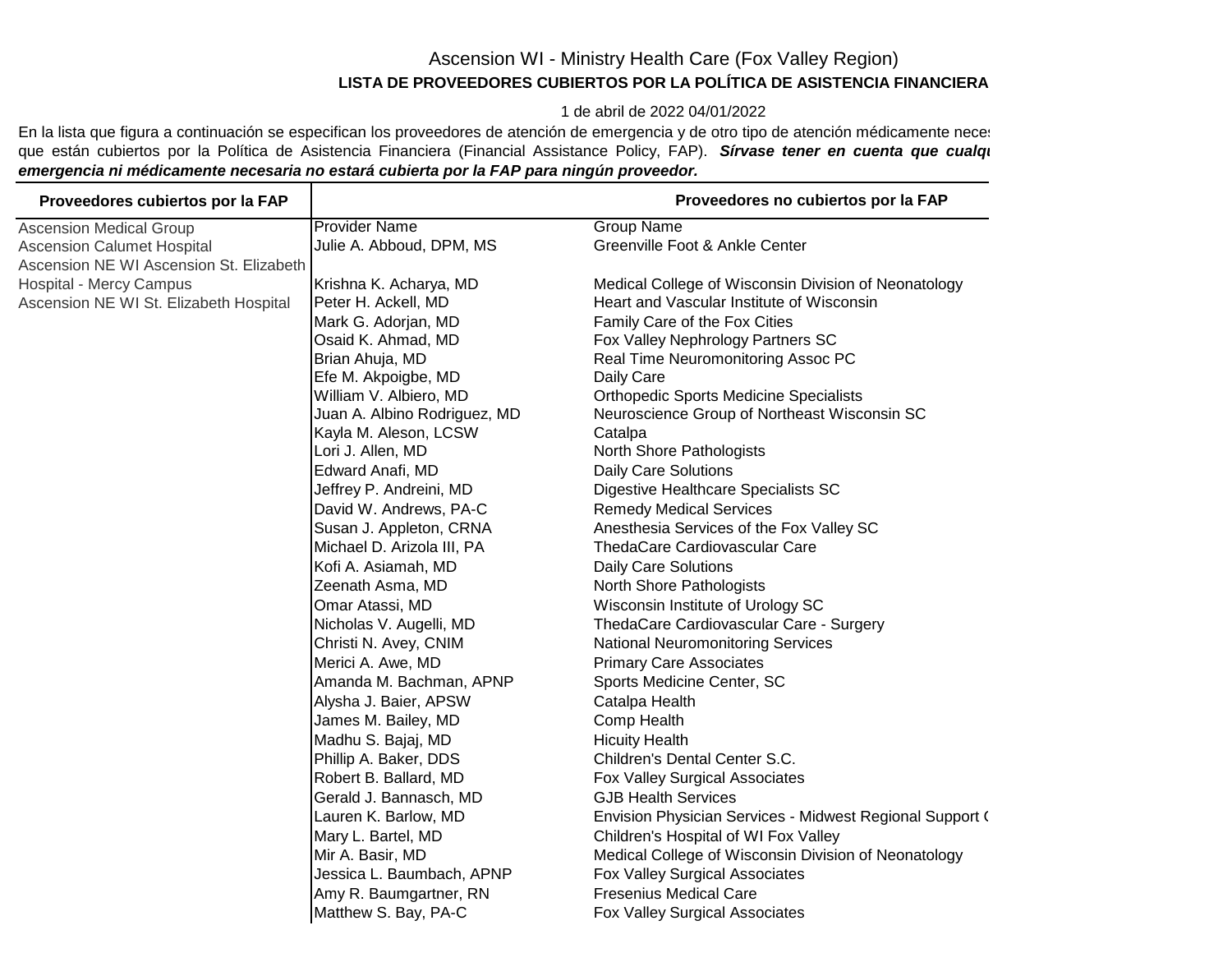Robert J. Bechard, MD Ear Nose & Throat Specialists of Wisconsin SC Heather K. Beck, APNP Wisconsin Institute of Urology SC Kayode J. Bello, MD Daily Care Solutions Jeremy J. Belter, CST Sports Medicine Ctr SC Chafik Bengana, MD North Shore Pathologists, SC Dwight D. Bentley, CRNA NEW Anesthesiology SC Yaw D. Berko, MD Daily Care Solutions Kyle S. Berlin, CNIM Neurological Monitoring Associates Honnie R. Bermas, MD Fox Valley Surgical Assoc Samuel R. Beschta, MD Mosaic Family Health Gayatri S. Bhosale, DDS Dental Associates LTD Allyson D. Bigelow, PATA North Shore Pathologist SC Michael J. Black, MD **Fox Valley Surgical Associates** Joseph R. Block, MD Childrens Hospital of Wisconsin Bobby R. Blum, APNP Hicuity Health William S. Bodemer, MD Neurospine Center of WI Beth A. Boehnlein, APNP Catalpa Health Suzanne E. Bohnker, AGACNP-BC Hicuity Health David R. Bond, APNP NeuroSpine Center of WI SC Bradley J. Borgen, APNP Valley Orthopedic Clinic SC Alice M. Boshoven, MD Mosaic Family Health Eric R. Bowen, APNP Valley Orthopedic Clinic SC Alexus Boyd, DA Apple Creek Oral Surgery Nicole A. Brady, MD, MBA St Paul Nursing Home Steven W. Branham, ACNP-BC Hicuity Health Nancy C. Bratanow, MD Midwest Comprehensive Pain Care Amber Braun, RN Fox Valley Plastic Surgery SC Billie J. Breen, AGACNP-BC Hicuity Health Hillary M. Breidel, APNP Heart and Vascular of Wisconsin SC Kim E. Bricco, DA Dental Associates Ltd Kara L. Brochtrup, APNP Valley Orthopedic Clinic SC Jami L. Buchanan, RN Fox Valley Nephrology Partners SC Jill J. Buchinger, APNP NeuroSpine Center of WI SC Rajeev Buddi, MD Northeast WI Retina Associates SC Matthew M. Buelow, MD Childrens Hospital of WI Fox Valley Nicholas C. Buhay, CNIM SPECIALTY CARE

Julie A. Berger, APNP Heart and Vascular Institute of Wisconsin Christopher A. Bergstrom, DDS Oral & Maxillofacial Surgery Fox Cities Penny M. Bernards, APNP Neuroscience Group of Northeast Wisconsin SC Matthew E. Bettag, MD **Ear Nose & Throat Surgical Assoc SC** Sumon Bhattacharjee, MD Neuroscience Group of Northeast Wisconsin SC Cole M. Biechler, CRNA Anesthesia Services of the Fox Valley SC Rachael A. Bodes, MD **Envision Physician Services - Midwest Regional Support C** Nicholas R. Bope, MD **Envision Physician Services - Midwest Regional Support C** Matthew T. Brautigam, ST, MA Orthopedic & Sports Medicine Specialists Kristen A. Brazzale, APNP Neuroscience Group of Northeast Wisconsin SC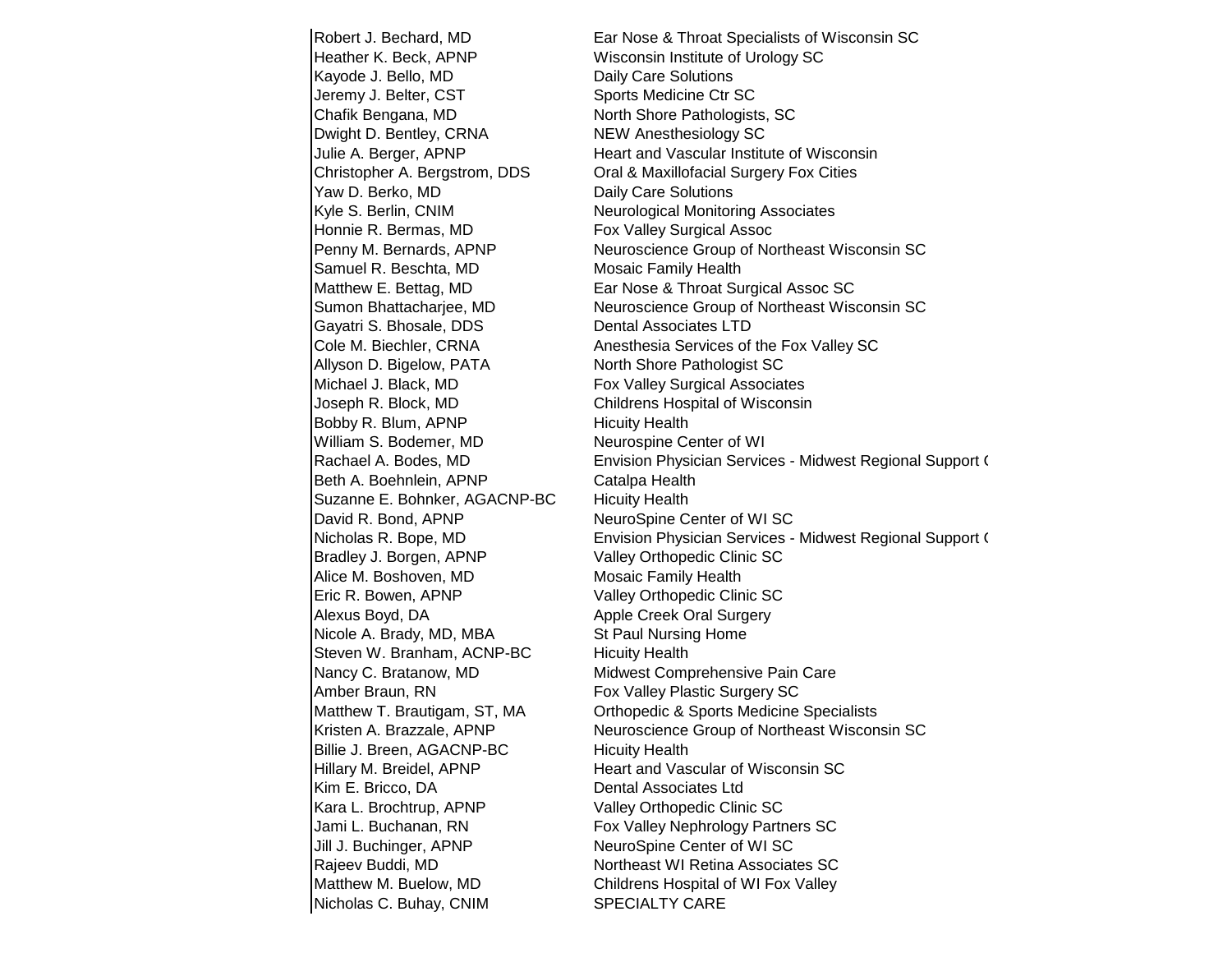Sarah F. Burger, MD Fox Valley Surgical Associates Jeffrey S. Burkett, MD Surgical Associates of Neenah SC Jason R. Burns, RN Fresenius Medical Care Larry K. Burton Jr., MD Ear Nose & Throat Specialists of Wisconsin SC Jennifer L. Bushman, LCSW Catalpa Health Laura M. Butch, APNP **Heart and Vascular Institute of Wisconsin** Matthew A. Butler, MD **Hand to Shoulder Center of WI Ltd** Erwin T. Cabacungan, MD Medical College of Wisconsin Division of Neonatology Patrick J. Caracci, CCP, RT, MBA Specialty Care Inc Andrea R. Carberry, MD Childrens Hospital of WI Fox Valley Ross L. Carlson, APNP Neuroscience Group Christina L. Carnes, PA-C Primary Care Associates of Appleton Rachel D. Castro, CNIM Specialty Care Inc Jesse L. Chang, MD Hicuity Health Carrie B. Chapman, MD Heart and Vascular of Wisconsin SC Hsuan Ling Chen, CRNA NEW Anesthesiology SC Charles C. Cheng, MD Fox Valley Surgical Associates Jon J. Cherney, MD Hand to Shoulder Center of WI Ltd Jay L. Christensen, DPM North Shore Foot & Ankle Benjamin R. Ciske, MD **Heart and Vascular Institute of Wisconsin** Kristin L. Clark, MD Womens Care of Wisconsin SC Gerald P. Clarke, MD Cohthalmic Surgery of Wisconsin LTD Bernard A. Cohen, PHD Neurological Monitoring Assoc LLC Danielle N. Collar, DA Dental Haven Joshua X. Condado, CRNA NEW Anesthesiology SC Douglas R. Conners, MD Radiology Associates of the Fox Valley SC Sunah N. Connors, ACNP-BC Hicuity Health Kay L. Conradt, APNP Fox Valley Nephrology Partners SC Laura E. Correa, DO **Envision Physician Services - Midwest Regional Support C** Martha G. Courtright, MD Mosaic Family Health Fox Valley Family Medicine Resider Sara E. Creighton, MD Children's Hospital of WI Fox Valley Tracy L. Crombie, PA-C **Envision Physician Services - Midwest Regional Support C** Joseph P. Cullen, MD Hand to Shoulder Center of WI Ltd Timothy P. Culligan, MD Kaukauna Clinic SC Jennifer L. Cunningham Farbstein, MD Hicuity Health Mathias D. Dahnert, PA-C **Envision Physician Services - Midwest Regional Support C** Shuiping Dai, DABNM Neurological Monitoring Associates Dennis D. Daul, CRNA NEW Anesthesiology SC Hannah M. Davies, PA-C **Envision Physician Services - Midwest Regional Support C** Rick D. Davis, MD Radiation Oncology Specialists SC Gina M. Day, LPC Catalpa Health Katherine A. De Bruin, LPC Catalpa Health Guy E. De Gent, MD Hicuity Health Leah A. De La Hunt, RN The Center for Aesthetics and Plastic Surgery Christopher L. De Pas, ST Orthopedic & Sports Medicine Specialists **David J. Dedrick, MD** North Shore Pathologist SC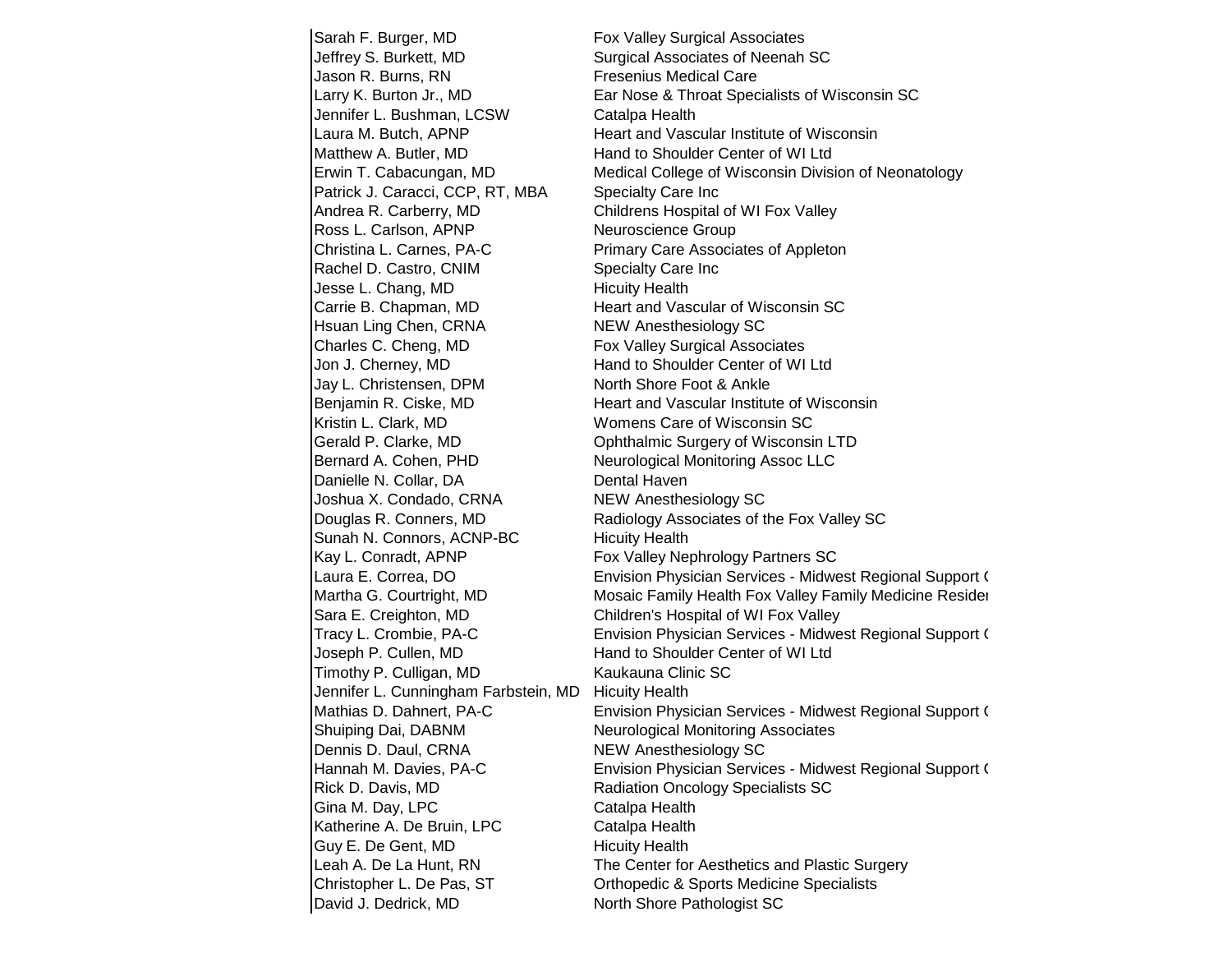Michelle L. DeGuire, APNP Hicuity Health Jennifer N. Delfosse, PA-C Primary Care Associates Todd A. Derksen, DPM Valley Orthopedic Clinic SC Virginia E. Devins, RN Fresenius Medical Care David C. DeWitt, MD NeuroSpine Center of WI SC Stephanie N. Diamond, LCSW Catalpa Health Erin M. Diedrick, PA-C Heart and Vascular of WI SC William G. Doubek, MD Fox Valley Plastic Surgery SC Barbara L. Earnest, MD North Shore Pathologists, SC Tammy L. Ebben, ST Fox Valley Surgical Associates Terence S. Edgar, MD Prevea Clinic Timothy R. Edison, MD Surgical Associates of Neenah David A. Eggert, MD Cribopedic Clinic of Appleton Lisa M. Engelhardt, APNP Catalpa Health Sandra L. Engemann, CRNA NEW Anesthesiology SC Agei O. Enoh, MD Heart and Vascular of WI SC Ally E. Esch, DO **EPMG-** EPMG- Envision David S. Eshak, MD Hicuity Health Camellia Eshoa Affi, MD North Shore Pathologists SC Megan M. Everson, MD Mosaic Family Health Julianne Falleroni, DO Family Care of the Fox Cities Abdullah A. Fayyad, MD Fox Valley Surgical Associates Katie D. Feldner, RN Fresenius Medical Care Jennifer D. Ferris, ACNP-BC Hicuity Health Jeffrey A. Fillmore, APNP Orthopedic Clinic of Apleton

Stephen R. Dernlan, MD Primary Care Associates of Appleton Erin M. Dobkoski, RN Hand to Shoulder Center of WI Ltd Jessica Dominguez, APNP Fox Valley Nephrology Partners Inc Aaron S. Douglas, MD Primary Care Associates of Appleton Erin E. Downey, PA-C Wisconsin Institute of Urology SC Gerard W. Dynkowski, MD **Envision Physician Services - Midwest Regional Support C** Kathryn R. Eastling, RN Hand to Shoulder Center of WI Ltd Erin K. Eferem, MD **Envision Physician Services - Midwest Regional Support C** Carey A. Ehlert, MD **Medical College of Wisconsin Division of Neonatology** Sonya R. Eiben, MD Primary Care Associates of Appleton William J. Enright, MD Orthopedic & Sports Medicine Specialists Richard L. Erdman, MD **Envision Physician Services - Midwest Regional Support C** Benjamin J. Ernst, MD Northeast Wisconsin Retina Associates Mark W. Faustich, MD Fox Valley Reproductive Medicine SC Jenny M. Feagan, CRNA **Anesthesia Services of the Fox Valley SC** Raymond T. Fedderly, MD Childrens Hospital of Wisconsin Derrick J. Ferry, APNP **Envision Physician Services - Midwest Regional Support C** Jessica L. Finch, RN Fox Valley Nephrology Partners Daniel L. Fitzgerald, RN Orthopedic & Sports Medicine Specialists Walker D. Flannery, MD Orthopedic & Sports Medicine Specialists **Peggy A. Flease, APNP** Heart and Vascular of Wisconsin SC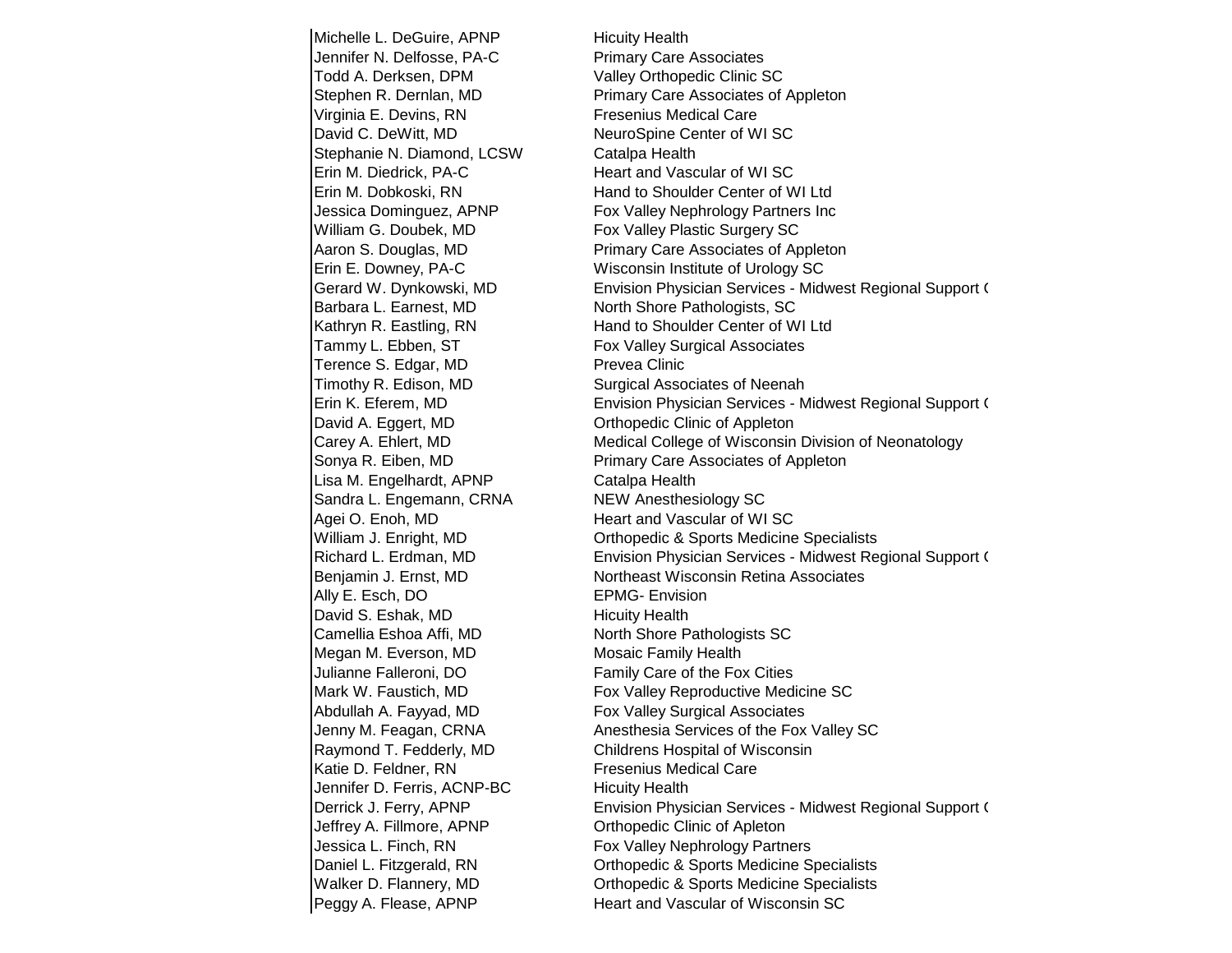Melissa A. Fonferek, ST Fox Valley Surgical Associates Tait D. Fors, MD Wisconsin Institute of Urology SC Heidi J. Fowler, CDA Children's Dental Health Center Andrea F. Fralin, LCSW Catalpa Health Anne M. Francis, DA **Phillip A Baker DDS** Nichol M. Frank, PA-C Primary Care Associates of Appleton Tara L. Frerks, MD Primary Care Associates Patrick J. Frost, CCP Specialty Care Inc Rory L. Fry, MD Mosaic Family Health Kimball S. Fuiks, MD Wisconsin Neurosurgery SC Stephen C. Fuller, MD **Primary Care Associates of Appleton** Kelsey E. Gaffney, PA Women's Health Specialists Breanna L. Gajeski, DA Dental Haven Pawel Galazka, MD Anesthesia Services of the Fox Valley SC Masoud Ganji, MD North Shore Pathologists, SC Robert S. Garofalo, MD Radiology Associates of the Fox Valley SC Sheryl A. Gauthier, PA-C **Canadian Control Clinic Clinic of Appleton** Ann M. Gaylord, LMFT Catalpa Health Jennifer F. Gerardin, MD Childrens Hospital of WI Angela M. Geyser, CNIM, REEGT Neurological Monitoring Assoc LLC Jeanne L. Giaimo, RN Hand to Shoulder Center of WI Ltd Salil Ginde, MD Childrens Hospital of Wisconsin Angela F. Gocker, ST Kaldas Center Jeffrey H. Goldman, MD Aurora Medical Center - Oshkosh Robin J. Goldsmith, MD NEW Anesthesiology SC Emily R. Gonnering, MD Mosaic Family Health Christopher B. Goodavish, PA-C Weatherby Healthcare Joseph C. Graunke, MD Kaukauna Clinic SC Gearin A. Green, MD Crimic of Appleton Candice L. Griewing, ANP-BC Hicuity Health Amanda M. Gueldenzopf, LPC Catalpa Health Pedro G. Guevara, MD NEW Anesthesiology SC Amy C. Gunderson, LPC Catalpa Health Brian N. Guttormsen, MD Heart and Vascular Institute of Wisconsin Richmond Gyamfi, MD Daily Care Solutions Scott M. Gyorog, MD **Primary Care Associates of Appleton** Thomas S. Haas, DO, RPH North Shore Pathologists, SC Kristoffer L. Hagen, CRNA Anesthesia Services of the Fox Valley SC Kelly J. Hagerty, LCSW Catalpa Health **Ellen M. Hambel, CRNA** NEW Anesthesiology SC

Jason L. Garrow, PA-C **Envision Physician Services - Midwest Regional Support C** Brian S. Goodman, MD **Envision Physician Services - Midwest Regional Support C** Andrew R. Greene, DO Neuroscience Group of Northeast Wisconsin SC James Gruenwald, PA-C **Envision Physician Services - Midwest Regional Support C** Jonathan M. Hall, DO Neuroscience Group of Northeast Wisconsin SC Drew E. Hamer, PA **Electer 20 Envision Physician Services - Midwest Regional Support C**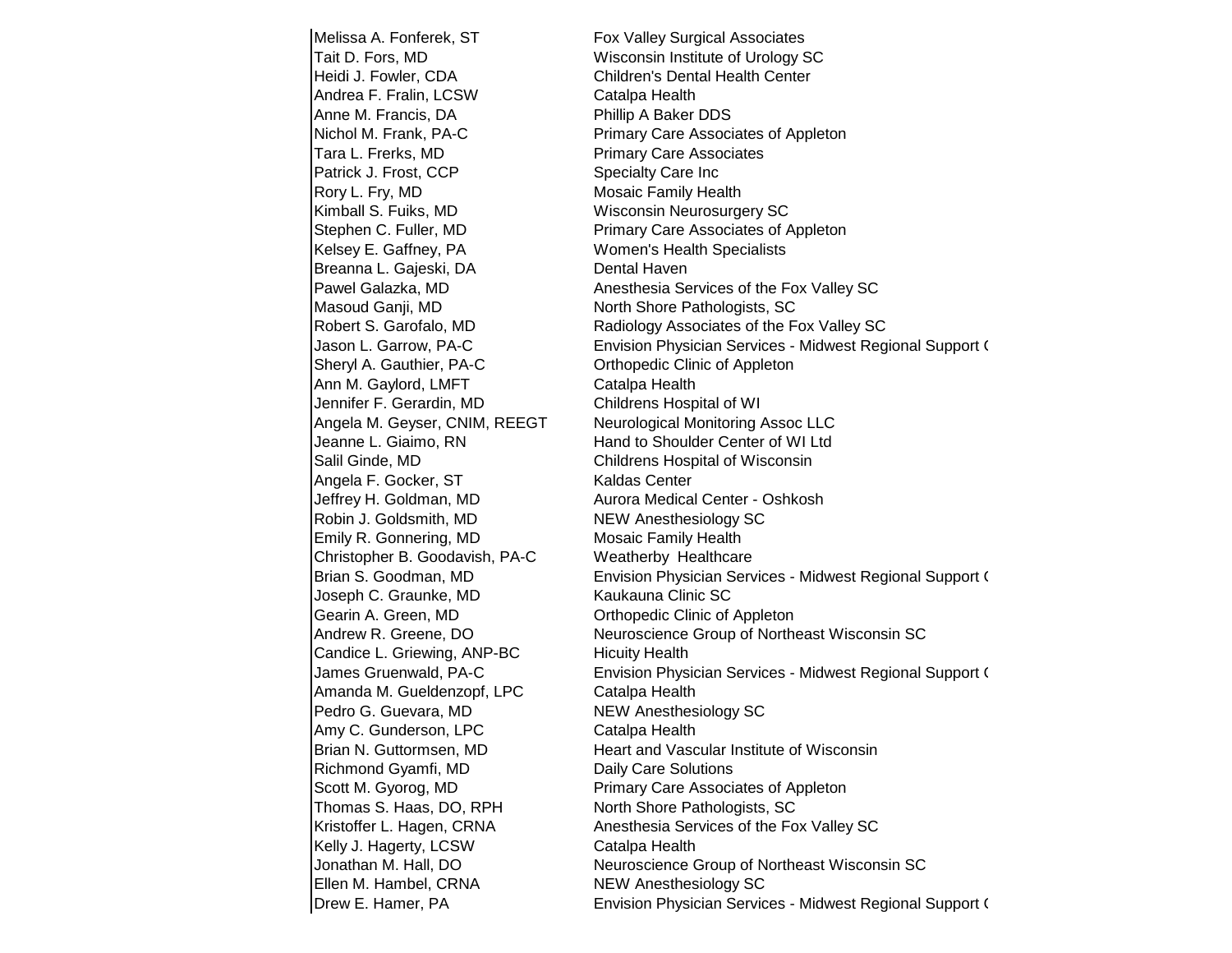Kenneth D. Hansen, MD NEW Anesthesiology SC Marlo K. Hanson, CNIM National Neuromonitoring Joseph P. Hardage, MD NEW Anesthesiology SC Iman A. Hassan, MD Hicuity Health Matthew M. Hastings, MD Specialty Care Lucas G. Hechimovich, PA-C Fox Valley Surgical Associates Samuel J. Heiks, MD **Primary Care Associates of Appleton** Pong J. Her, SA Fox Valley Surgical Associates Susan N. Herena, ACNP-BC Hicuity Health Gonzalo E. Hernandez, DDS Dental Haven Collin Hess, MD Mosaic Family Health Robyn M. Hidde, RN Fresenius Medical Care Jodi A. Hirsch, RN **Hand to Shoulder Center of WI** Ltd Debra L. Hofacker, RN Hand to Shoulder Center of WI Ltd Michael A. Hokenson, MD Medical College of Wisconsin Jill T. Honkamp, MD Womens Health Specialists SC Steven J. Hooyman, CRNA NEW Anesthesiology SC Michael Hsie, MD **Radiation Oncology Associates, Ltd** Roderick L. Hubert, MD Primary Care Associates of Appleton Kelly L. Huenink, RN Fresenius Medical Care Richard P. Huntley, CRNA NEW Anesthesiology SC Josepha P. Immanuel, MD Virtual Medical Staff Graham M. Isaacson, DO Mosaic Family Health Warren Isakow, MD Hicuity Health Kathryn M. Jacobe, MD Mosaic Family Health Marianne B. Jacobs, DO Specialty Care Inc Richard D. Jacobson, MD, PHD Specialty Care Inc Pankaj Jain, MD Medical College of WI David A. Janssen, MD Fox Valley Plastic Surgery SC **Peter G. Janu, MD** Fox Valley Surgical Assoc Ltd

Jojo D. Hammond, MD **Envision Physician Services - Midwest Regional Support C** Ashlee Q. Hanford Longsine, APNP Envision Physician Services - Midwest Regional Support C Jacob A. Harder, DPM Columbia St. Mary's Podiatric Residency Program Bradley J. Hartmann, MD Radiology Associates of the Fox Valley SC Alexander T. Hawkins, MD Neuroscience Group of Northeast Wisconsin SC Joel E. Hein, MD Orthopedic & Sports Medicine Specialists Danica L. Helf, RN Orthopedic & Sports Medicine Specialists Angelica M. Helgerson, RN, BSN Orthopedic & Sports Medicine Specialists of Green Bay S Carolyn A. Hellman, DO **Envision Physician Services - Midwest Regional Support C** Vivian Hoang, MD **Real Time Neuromonitoring Associates, PLLC** Taylor R. Hodell, PA **Envision Physician Services - Midwest Regional Support C** Jonathan D. Hodge, CNIM National Neuromonitoring Services LLC Bryant Hodkiewicz, RN Orthopedic & Sports Medicine Specialists Lynnelle C. Huffman, DA Oral & Maxillofacial Surgery Fox Cities Emil D. Hurst, MD Radiology Associates of the Fox Valley SC Timothy W. Jahn, MD **Envision Physician Services - Midwest Regional Support C**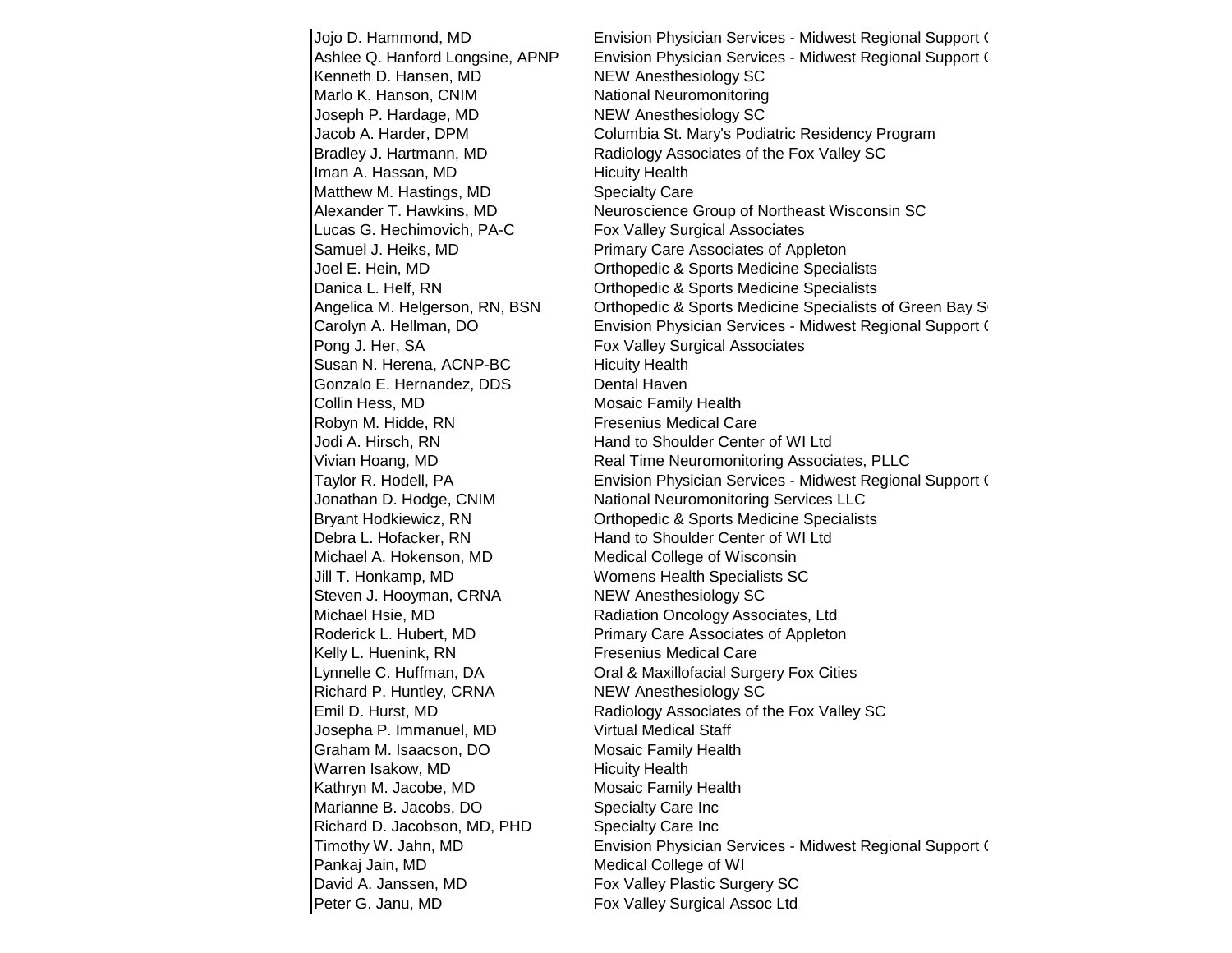Cesar A. Jara, MD Weatherby Healthcare David L. Jarvis, MD Daily Care Solutions Janelle J. Jensen, APNP CatalpaHealth Debra S. John, CRNA NEW Anesthesiology SC Gregory A. Johnson, MD Kaukauna Clinic SC Jessica R. Johnston Rickert, MD Primary Care Associates of Appleton John Joseph, MD **Integrative Pain Management** Morgan B. Jossie, PA-C Fox Valley Surgical Assoc Ltd Nicole E. Juedes, CST Valley Orthopedic Clinic SC Kristine G. Juntunen, MD Primary Care Associates of Appleton Kirsten Justison, DA Dental Haven Noormahal Kabani, MD Hicuity Health Rami S. Kaldas, MD Kaldas Center Pradeep Kannampalli, PHD, CNIM Neurological Monitoring Associates Patricia H. Kasper, MD Childrens Hospital of WI Fox Valley Daniel A. Katzman, MD Hicuity Health Lauren M. Kazik, LPC Catalpa Health Gail M. Kedzierski, CCP Specialty Care Inc Patrick D. Kelly, DDS Apple Creek Oral Surgery Leslie A. Kempf, DA Dental Haven Kelly Kennedy, MD Womens Health Specialists SC Tahir S. Khan, MD Virtual Medical Staff Faisal A. Khasawneh, MD Hicuity Health Brian Kiesnowski, MD Appleton Plastic Surgery Ctr SC Edward F. Kilb III, MD Hicuity Health Vanessa N. Kitzis, MD Hicuity Health Michael F. Klaeser, CRNA NEW Anesthesiology SC Laure A. Kline, CRNA NEW Anesthesiology SC Candace M. Knaide, LPC Catalpa Health Matthew E. Knake, CNIM SPECIALTY CARE Stephanie M. Knapp, PA-C Hand to Shoulder Center of WI Ltd Tricia Koch, APNP Wisconsin Institute of Urology SC Michelle M. Koellermeier, MD Womens Health Specialists David W. Koeper, MD Fox Valley Nephrology Partners SC **Robert Koffie, MD** Neuroscience Group of NE WI

Eileen C. Jekot, MD Children's Hospital of WI - Fox Valley Beth A. Jewell, PA-C **Envision Physician Services - Midwest Regional Support C** Susan J. Jones, CRNA Anesthesia Services of the Fox Valley SC James J. Kambol, MD **Envision Physician Services - Midwest Regional Support C** Steven S. Kantor, MD **Envision Physician Services - Midwest Regional Support C** Vijender R. Karody, MD Medical College of Wisconsin Division of Neonatology Neil V. Kaura, MD **Radiology Assoc of the Fox Valley SC** Christopher J. Keller, MD Ear Nose & Throat Specialists of Wisconsin SC Gregory W. Kirwan, DO Orthopedic & Sports Medicine Specialists Jason P. Klein, MD Orthopedic & Sports Medicine Specialists Tamra M. Knutson, MD Radiology Associates of the Fox Valley SC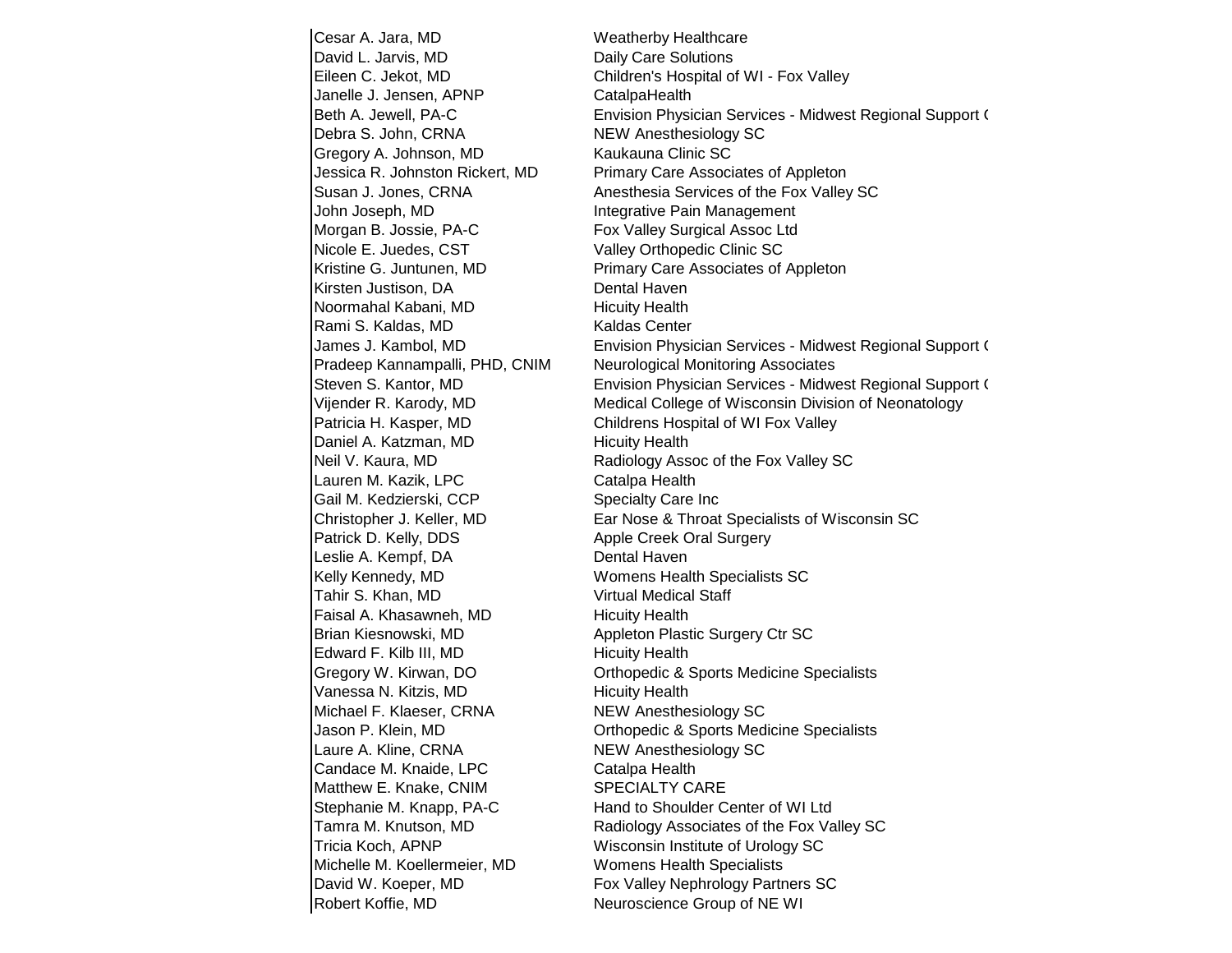Isabella M. Kohl, PA Fox Valley Nephrology Partners Lynn B. Kohlmeier, MD Childrens Hospital of WI Fox Valley Scott C. Kolbeck, MD Wisconsin Institute of Urology SC Timothy J. Koll, DDS Apple Creek Oral Surgery Karen R. Konz, DO **Allergy and Asthma Associates SC** Bonnie A. Korytkowski, DO Family Care of the Fox Cities Joshua R. Kovach, MD Childrens Hospital of Wisconsin Stephanie Krause, PA-C ThedaCare Medical Center-Berlin Jodi L. Kreuscher, CRNA NEW Anesthesiology SC Beth R. Krieger, MD **Fox Valley Surgical Associates** Brandon Kroeger, APNP, CRNA NEW Anesthesiology SC Travis L. Kroner, MD Primary Care Associates of Appleton Kim M. Kruckeberg, RN, BSN Hand to Shoulder Center of WI Ltd James D. Kuplic, MD Valley Orthopedic Clinic SC Stephenie L. Kuschewski, RN Fresenius Medical Care Petra M. Laeven Sessions, MD Childrens Hospital of WI Fox Valley Allen R. Last, MD Mosaic Family Health Dennis J. Laundrie, MD Infinity HealthCare Eric J. Lawatsch, MD Wisconsin Institute of Urology SC Emily Lawton, LCSW Catalpa Health, Inc. Anthony E. Lazaro, MD Mosaic Family Health Jason T. Le, MD Fox Valley Surgical Associates Anthony K. Lee, PA-C NeuroSpine Center of WI Erin M. Leffler, DA Apple Creek Oral Surgery Bradley N. Lemke, MD Lemke Facial Surgery Debra A. Lemmens, DA Apple Creek Oral Surgery David Lenninger, MSN, CRNA, APNP NEW Anesthesiology SC Jenna L. Lent, MD Mosaic Family Health Natalie J. Lewellyn, LCSW Catalpa Health Hongmei Li, MD North Shore Pathologists Sharon T. Lillge, CRNA, APNP NEW Anesthesiology SC Jama C. Lillibridge, RN Fresenius Medical Care Jessica M. Lillie, APNP Wisconsin Institute of Urology SC Ernesto F. Lima, MD, DABNM Neurological Monitoring Assoc LLC Jesse L. Lloyd, MD Great Lakes Pathologists SC

Sherry L. Konen, APNP, CCRN Radiology Assoc of the Fox Valley SC Jon C. Kralik, MD Radiology Associates of the Fox Valley Amy E. Labelle, RN Orthopedic & Sports Medicine Specialists Eric M. Larson, MD Northeast Wisconsin Vision Center Ltd Catherine C. Leggett, RN, BSN Orthopedic & Sports Medicine Specialists David J. Lemens, CST, CSFA Orthopedic & Sports Medicine Specialists John M. Leschke, MD Anesthesia Services of the Fox Valley SC Steven R. Leuthner, MD Medical College of Wisconsin Division of Neonatology Jessica L. Lewis, CRNA Anesthesia Services of the Fox Valley SC David E. Lieberman, MD **Envision Physician Services - Midwest Regional Support C** Daniel J. Linehan, MD Orthopedic & Sports Medicine Specialists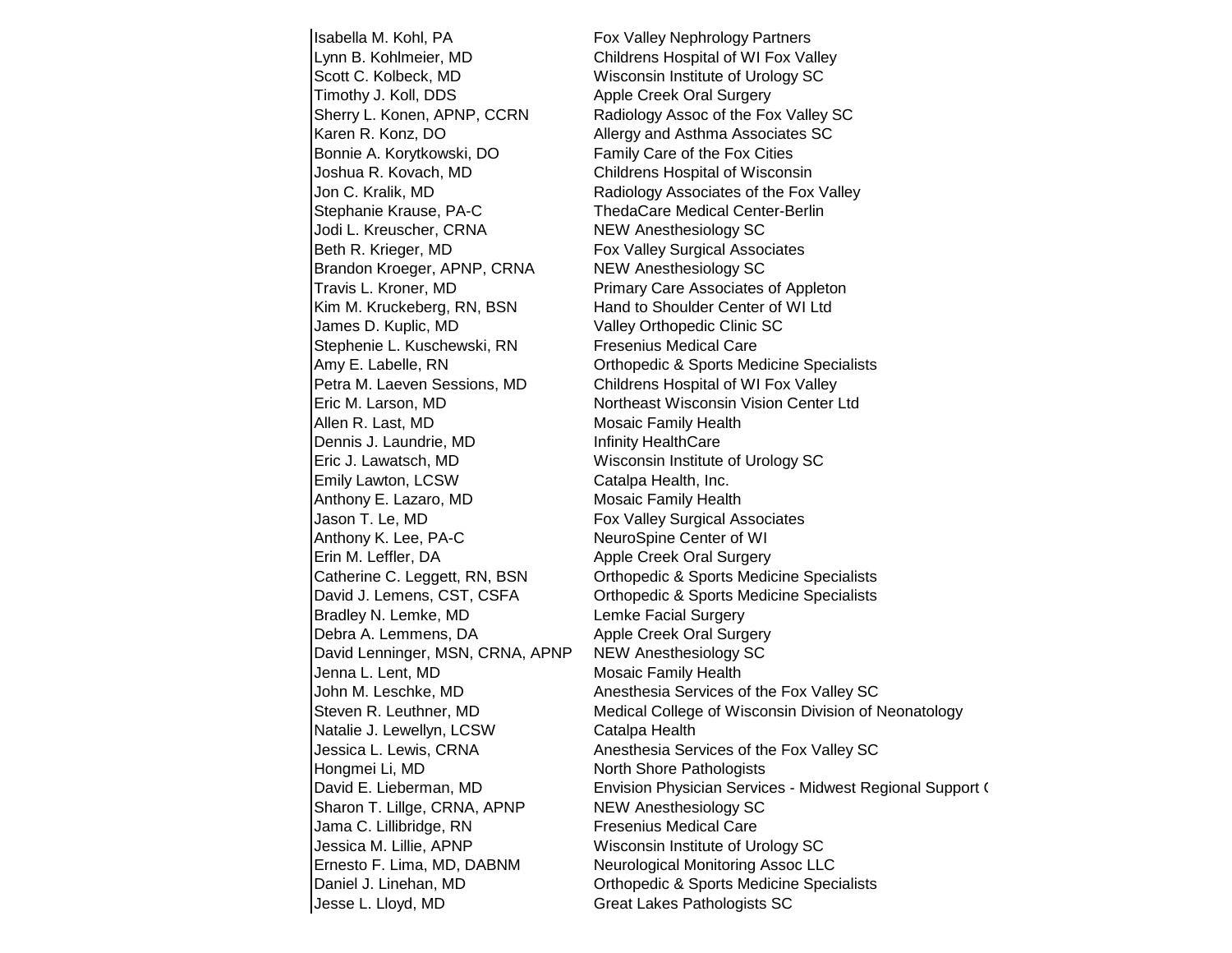Valentina Logunova, MD North Shore Pathologists Brian L. Lohrbach, MD Orthopedic Clinic of Appleton Zoua Lor, RN Fresenius Medical Care Kristin J. Lowe, LPC Catalpa Health Benjamin J. Luitjens, PA-C **Canadian Contract Clinic of Appleton** Laura M. Lundgren, PA-C Christophedic Clinic of Appleton Gonzalo Madrigal, MD Mosaic Family Health Asad Majid, MD **Fox Valley Nephrology Partners** Amy D. Malphrus, MD National Neuromonitoring James P. Manderle, CRNA NEW Anesthesiology SC Ashwin K. Mani, MD Hicuity Health Robert F. Mann, MD Robert F Mann MD Jennifer M. Marshall, PA-C Orthopedic Clinic of Appleton Cornelia B. Masak, APNP Womens Health Specialists SC Whitney Mathews, CCP SpecialtyCare Ashley A. Mattek, LPC Catalpa Health Christopher S. McFarlane, DDS Winnebago Oral Surgery SC Kevin P. McGowan, PATA North Shore Pathologists, SC Jared M. McLister, PA-C Orthopedic Clinic of Apleton Jessica M. Meaney, CNIM SpecialtyCare, Inc. Etienne A. Mejia, MD Sports Medicine Ctr SC Manuel A. Mendoza, MD Remedy Medical Services **Elizabeth R. Menzel, MD** Mosaic Family Health Carissa J. Meyer, APNP Sports Medicine Center

Boyd C. Lumsden, MD Hand to Shoulder Center of WI Ltd Corey S. Macrander, MD Primary Care Associates of Appleton Andrew A. Maes, DO ThedaCare Physicians-Berlin Urology Jennifer M. Mangin, DA Cral and Maxillotacial Surgery Fox Cities Patrick C. Mannebach, MD Heart and Vascular Institute of Wisconsin Becky J. Manowski, SA Fox Cities Oral and Maxillofacial Surgery Ctr Dionisio J. Mariano, MD Heart and Vascular Institute of Wisconsin James E. Marotz, DO Osteopathic Medicine and Phys Therapy Cynthia S. Martin, PA-C **Envision Physician Services - Midwest Regional Support C** Lacy E. Martinez, DA **Call & Maxillofacial Surgery Fox Cities** Ammar Matloob, MD North Shore Pathologists - CSM Hospital Milwaukee David P. Matthews, MD **Envision Physician Services - Midwest Regional Support C** Michael J. McAvoy, DO **Ear Nose & Throat Surgical Assoc SC** Jennifer J. McCormick, PA-C Fox Valley Nephrology Partners SC Donald J. McDonald, MD Anesthesia Services of the Fox Valley SC Joseph N. Mclaughlin, MD, PHD Radiology Associates of the Fox Valley Chelsey S. McNabb-Pender, MD Children's Hospital of WI - Fox Valley David W. McNeal, PHD, CNIM Neurological Monitoring Associates, LLC Brittany R. Melka, RN Communiculary Communiculary School Christense Specialists of Green Bay School Sara Mendez, CST Orthopedic & Sports Medicine Specialists Stephen J. Merfeld, MD Northeast Wisconsin Vision Center Ltd Adam C. Mielke, PA-C ThedaCare Cardiovascular Care Surgery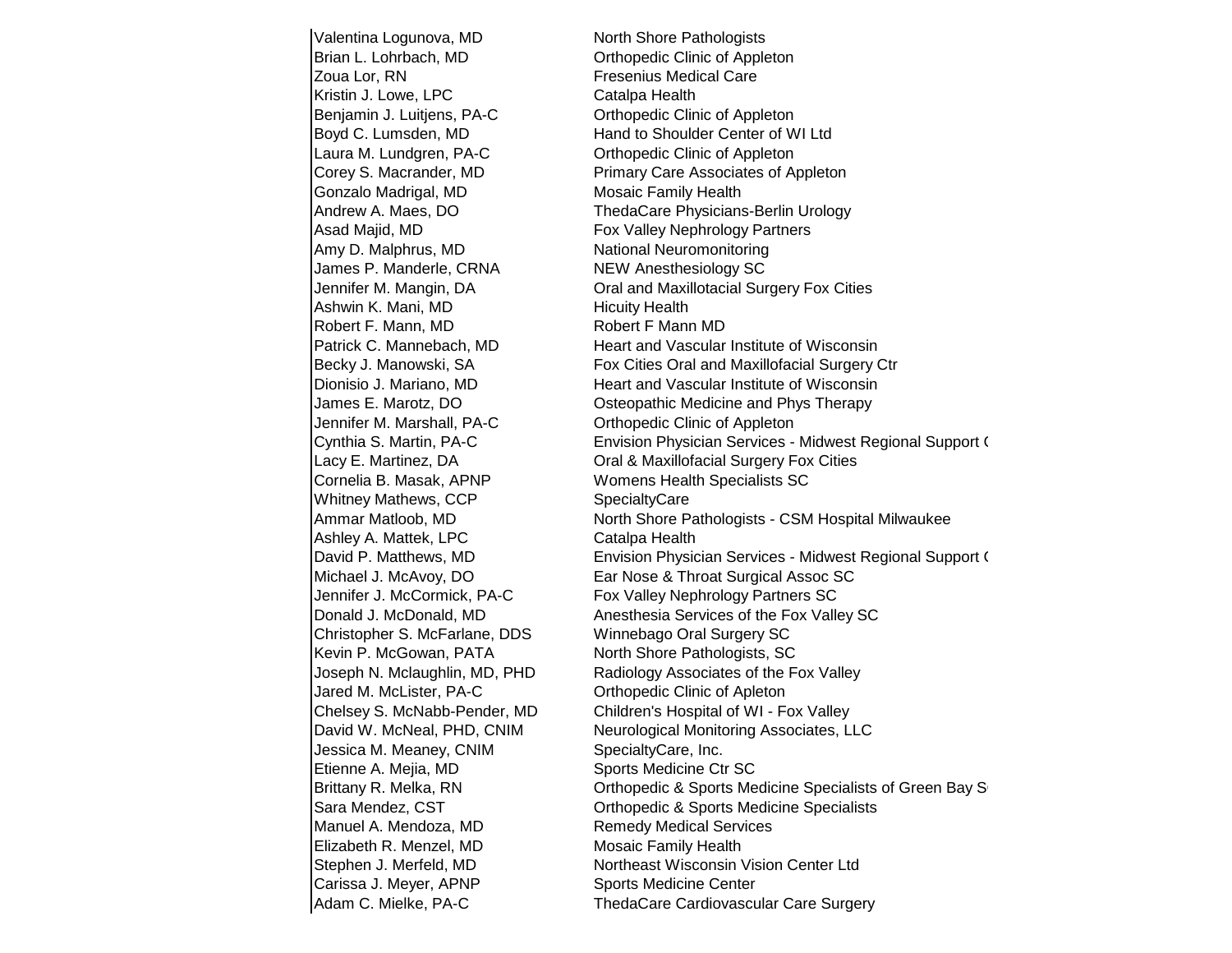Anthony M. Migura, MD Hicuity Health Casey L. Millen, CNIM National Neuromonitoring Services Douglas M. Miller, DO **Committed Control** Orthopedic & Sports Medicine Specialists Megan E. Milloy, PA-C Hand to Shoulder Center Kiernan J. Minehan, MD Radiation Oncology Specialists SC Jay M. Minorik, MD Valley Orthopedic Clinic SC Janeil M. Mitchell, MD Fox Valley Surgical Associates Joshua K. Modder, MD Wisconsin Institute of Urology SC Timothy S. Mologne, MD Orthopedic Clinic of Appleton Amy M. Morrissey, LPC Catalpa Health Jeanne M. Mossberger, APNP Fox Valley Surgical Associates Tracy L. Mueller, DNP, NNP-BC, APNP Children's Hospital of Wisconsin Charles N. Mullican, ACNP-BC Hicuity Health Christine A. Munson, APNP Neuroscience Group of Northeast Wisconsin SC James T. Murphy Jr., MD Remedy Medical Services David D. Murry, LMFT Catalpa Health Jagadeeswara R. Musunuru, MD Inpatient Behavioral Health Unit Kate M. Myers, PA-C Kaldas Center for Fertility Surgery & Pregancy SC Darren S. Nabor, MD Orthopedic & Sports Medicine Specialists Venkatesh N. Nagaraddi, MD Specialty Care Inc Jeremy R. Naples, MD **Envision Physician Services - Midwest Regional Support C** Alma J. Natural, MD Medical College of Wisconsin Toni Jo B. Neal, DPM Toni Jo Neal DPM Alisa A. Nehls, APNP Catalpa Nicole M. Nelson, CRNA Anesthesia Services of the Fox Valley SC Christine M. Nervi, CRNA Anesthesia Services of the Fox Valley SC Sarah A. Newburg, PA-C Remedy Medical Services Tuyet Hang Nghiem Rao, MD Medical College of Wisconsin Division of Neonatology Michael J. Nielsen, PA-C **Envision Physician Services - Midwest Regional Support C** David M. Nierman, MD Hicuity Health Mallory L. Nitsch, LPC Catalpa Health Bonnie S. Nordmark, RN Fresenius Medical Corporation Mark Norris, MD Mosaic Family Health Steven J. Novacheck, MD Remedy Medical Services Joseph A. Novak, MD North Shore Pathologists, SC Francis D. Ntimba, MD Hicuity Health Susan M. Oestreicher, PHD Catalpa Health Matthew S. Oetken, DO **Primary Care Associates of Appleton** Shannon T. Offerman, MD Radiation Oncology Associates, Ltd Ifueko B. Okundaye, MD Premier Health SC Jennifer M. Oliver, RN Orthopedic & Sports Medicine Specialists Rebecca M. Ollmann, LMFT Catalpa Health Scott P. Olvey, MD Hand to Shoulder Center of WI Ltd Peggy A. O'Neill, CNIM, REEGT, REPT Neurological Monitoring Assoc LLC Stacey A. Otto, LCSW Catalpa Kelly J. Paltzer, DA Dental Associates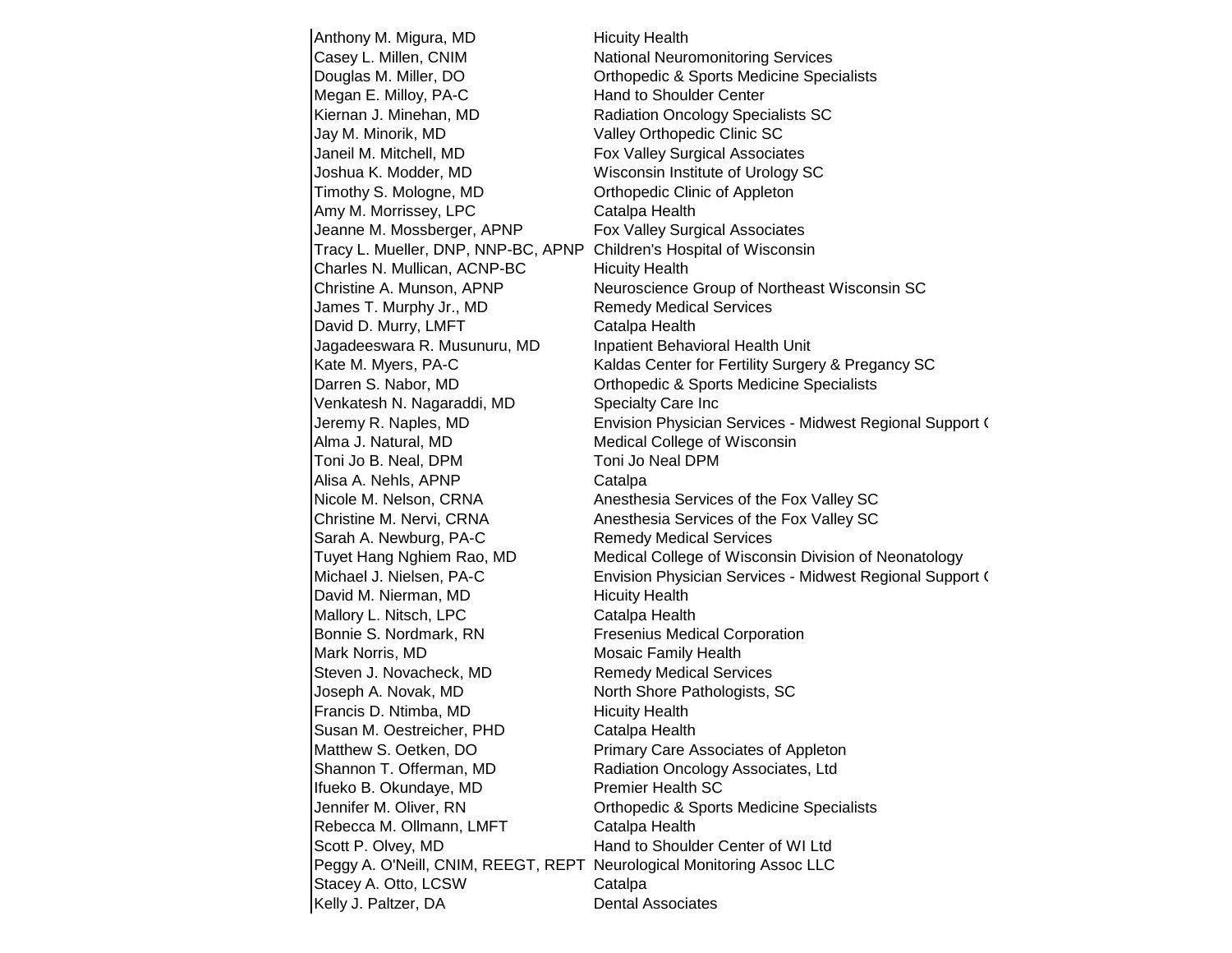Salvatore V. Paolillo, MD Kaldas Center for Fertility Surgery & Pregancy Arjun R. Patel, MD Mosaic Family Health Natasha L. Patton, LPC Catalpa Health, Inc. Cassandra L. Paul, RN Fresenius Medical Care Rachael A. Paulson, PATA North Shore Pathologist SC David J. Petsch, PATA North Shore Pathologist SC Elina X. Pfaffenbach, MD Womens Health Specialists SC Eve L. Pomrening, APNP Valley Orthopedic Clinic SC Mark G. Pontow, CRNA NEW Anesthesiology SC Amber L. Post, MD Womens Health Specialists Amanda M. Prachel, LMFT Catalpa Health Amanda R. Prellwitz, DA Dental Associates Richard C. Prokesch, MD Eagle Telemedicine Michelle K. Raabe, MD Mosaic Family Health Scott W. Radtke, LPC Catalpa Health Vivek R. Rajani, MD Virtual Medical Staff, LLC Nagarajan Ramakrishnan, MD Hicuity Health Tina S. Ramsey, MD Womens Health Specialists SC Janene M. Ray, ST **Fox Valley Surgical Associates** John J. Renard, DPM Renard Foot & Ankle Specialist Lisa Rho, MD **Hicuity Health** James R. Richter, MD Family Care of the Fox Cities

Anthony M. Parendo, MD Northeast Wisconsin Retina Associates Kelley J. Parnell, MD Neuroscience Group of Northeast Wisconsin SC Azeem S. Pasha, MD **Envision Physician Services - Midwest Regional Support C** Tina L. Pastorelli, DA Oral & Maxillofacial Surgery Fox Cities Todd R. Peebles, MD **Radiology Assoc of the Fox Valley SC** Alison L. Pelger, PA-C Primary Care Associates of Appleton Shannon I. Pham, APNP **Envision Physician Services - Midwest Regional Support C** Jeremy A. Pomplun, PA-C **Envision Physician Services - Midwest Regional Support C** Michael E. Possin, MD Northeast WI Retina Associates SC Robert B. Prehn, MD Ear Nose & Throat Specialists of Wisconsin SC Zachary W. Prenkert, CNIM National Neuromonitoring Services LLC Steven J. Price, MD Neuroscience Group of Northeast Wisconsin SC Kathleen M. Pulley, APNP **Aurora Medical Center - Oshkosh** Atif A. Qureshi, MD **Fox Valley Nephrology Partners SC** Roxanne D. Radich, APNP Primary Care Associates of Appleton Lauren E. Ramm, MD **Envision Physician Services - Midwest Regional Support C** Meisha L. Raven, DO Northeast Wisconsin Vision Center Ltd Mark A. Reddick, MD Radiology Associates of the Fox Valley Kelsey Reed, PA-C **Envision Physician Services - Midwest Regional Support C** Jennifer M. Reese, PA-C Appleton Cardiology ThedaCare Jude Regis, MD Envision - Emergency Med Group Krista K. Rew, RN **Krista K. Rew, RN** Hand to Shoulder Center of WI Ltd Gerald L. Rhodes, PA-C **Envision Physician Services - Midwest Regional Support C** Jeanne M. Richardson, MD Children's Hospital of WI Fox Valley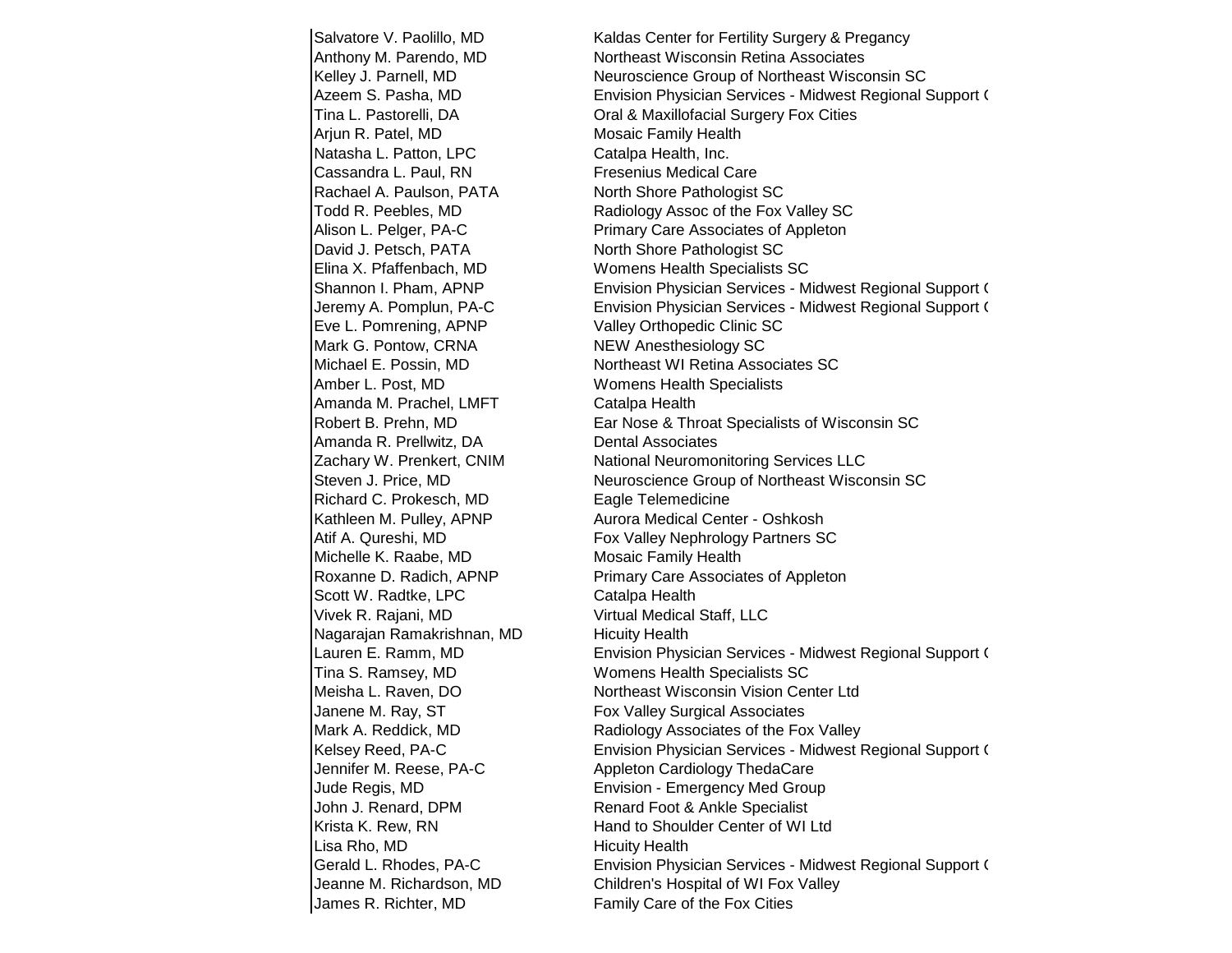Thomas J. Ricklefs, CCP Specialty Care Inc Mark J. Ridenour, DDS Winnebago Oral Surgery SC Nancy A. Rihana, MD All Saints Robert P. Ring, DO, MS Mosaic Family Health Kirtida N. Ringwala, MD K N Ringwala MD David C. Ritzow, MD Valley Orthopedic Clinic SC Megan K. Roethle, CCP Specialty Care Inc Richard A. Rolain, MD NEW Anesthesiology SC Mark T. Rovick, DO Catalpa Health Daniel J. Rowan, MD North Shore Pathologists Teresa L. Rudolph, MD Theda Care East Eric S. Rueff, DO Catalpa Health Paul H. Russo, MD Kaukauna Clinic SC Lia Marie B. Sabalo, MD Medical College of Wisconsin William S. Sageman, MD Hicuity Health Adarsh N. Sahni, MD Hicuity Health Douglas F. Salm, MD Valley Eye Associates Erin E. Salter, MD Wisconsin Institute of Urology SC David E. Saudek, MD Childrens Hospital of Wisconsin Ellen L. Savage, MD Womens Health Specialists SC Kenneth L. Schaufelberger, MD Orthopedic Clinic of Appleton Theresa L. Schinke, DPM NE WI Foot & Ankle Associates Amy E. Schmidt, MD Womens Health Specialists SC Shalene Schmitt, DA Dental Associates LTD Valerie A. Schmude, LPC Catalpa Health Jennifer L. Schoening, MD Kaukauna Clinic SC Tiffany J. Schraufnagel, DO ThedaCare Physicians North Jillian M. Schuh, PHD Catalpa Health

Eugene C. Rigstad, MD **Primary Care Associates of Appleton** Connor J. Roberts, MD **Mosaic Family Health Fox Valley Family Medicine Resider** Amanda J. Robertson, PA-C Envision Physician Services - Midwest Regional Support C Rachel L. Rockweiler, PA-C Primary Care Associates of Appleton David C. Rohde, MD **Radiation Oncology Associates, Ltd** Eric M. Rojo, MD **Mosaic Family Health Fox Valley Family Medicine Residency** Lisa D. Roller, MD **Radiology Associates of the Fox Valley** Simon E. Roselaar, MD **Heart and Vascular of Wisconsin, SC** Lewis A. Rosenberg, MD, PHD Radiation Oncology Associates, Ltd Brody Rossato, CNIM National Neuromonitoring Services LLC Bethany R. Rothe, PA-C Neuroscience Group of Northeast Wisconsin SC John J. Rydlewicz, DDS **Oral & Maxillofacial Surgery Fox Cities** James L. Sacquitne, PA-C **Envision Physician Services - Midwest Regional Support C** Emily B. Sandfort, PA-C **Envision Physician Services - Midwest Regional Support C** Kent C. Schaefer II, MD **Ear Nose & Throat Surgical Assoc SC** Greg A. Schaublin, MD **Real Time Neuromonitoring Associates** Steven S. Schechinger, MD Orthopedic & Sports Medicine Specialists David J. Schultz, MD Surgical Associates of Neenah SC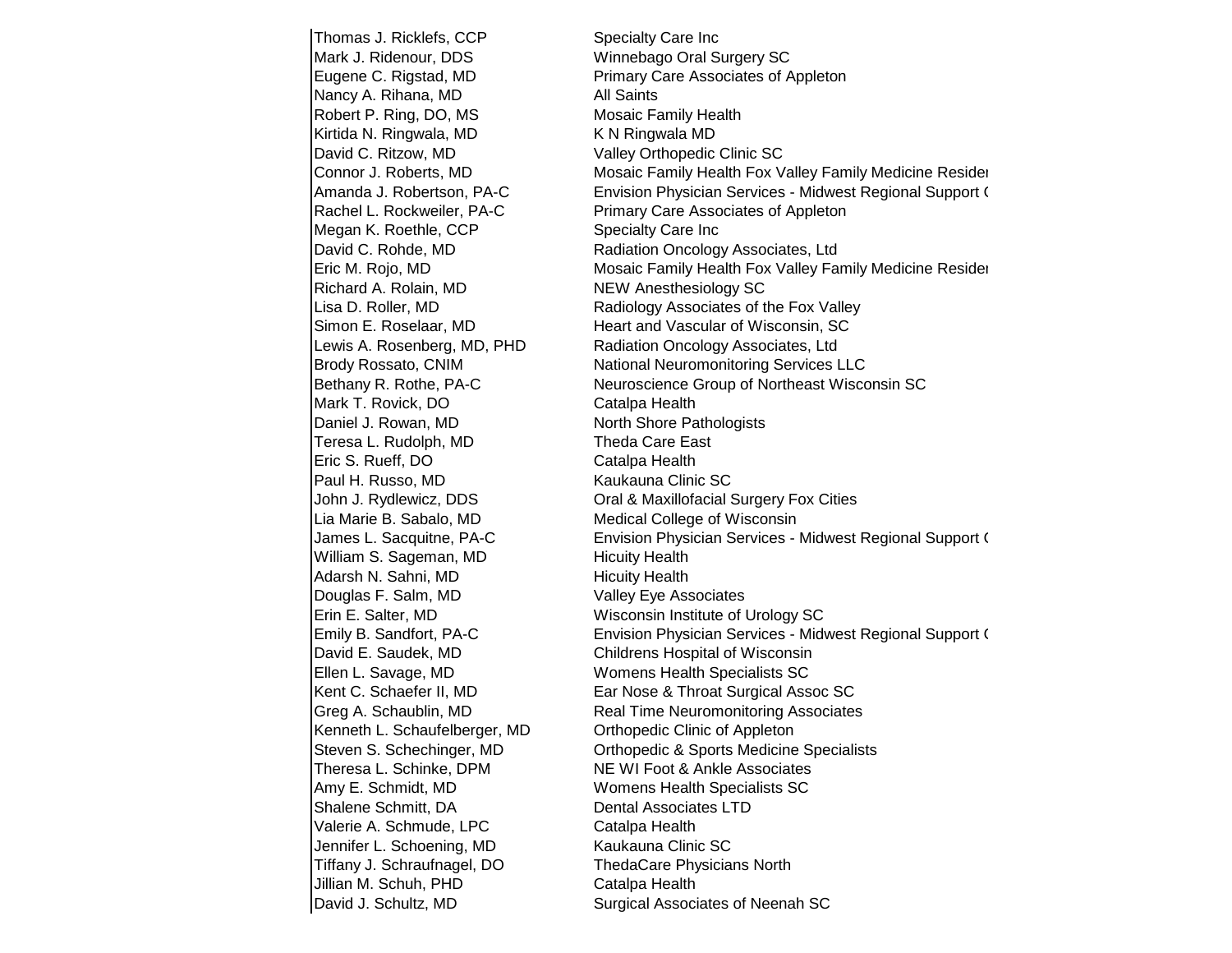Julie A. Sedlacek, PA-C Remedy Medical Services SC Kristen L. Selleck, CRNA NEW Anesthesiology SC Kyle J. Senn, PA-C Hand to Shoulder Center of WI Ltd Amy H. Servais, MD Primary Care Associates of Appleton Samantha E. Shackleford, APNP Hicuity Health Kevin D. Sheier, LPC Catalpa Health Gary W. Shih, MD Hicuity Health Maryam Shittu, MD Daily Care Solutions Stephen L. Shopbell, MD Psychiatric Consultants SC Larry Simmons, DO National Neuromonitoring Anoop K. Singh, MD Childrens Hospital of Wisconsin Katie L. Skebba, LCSW Catalpa Health Ashley M. Smith, DA Dental Associates LTD Haley R. Smotone, CNIM National Neuromonitoring Services Obiageli C. Sogbetun, MD, MPH Eagle Telemedicine Veronica Solis Rohr, MD Veronica Solis-Rohr MD Samuel A. Southard, CRNA NEW Anesthesiology SC Errol R. Springer, MD Valley Orthopedic Clinic SC Sreedevi Sreenarasimhaiah, MD Women's Health Specialists Sriraman R. Srinivasan, MD Hicuity Health Christopher L. Stanaszak, LPC Catalpa Health Eric J. Stanelle, MD Fox Valley Surgical Associates Danielle R. Stanick, DA Childrens Dental Health Center C Danae Steele, MD Fox Valley Perinatology Mark J. Steinmetz, DDS, MS Childrens Dental Health Center Timothy M. Stock, APNP Hicuity Health Peter D. Strube, CRNA NEW Anesthesiology SC Ashley M. Strunk, LPC Catalpa Health Elissa L. Stults, LMFT Catalpa Health Maria A. Stumo, PA-C **Heart and Vascular of Wisconsin SC** Tory D. Suehs, LPC Catalpa Health Rael D. Sundy, MD Hicuity Health

Kimberly J. Seeger Langlais, MD Medical College of Wisconsin Division of Neonatology Jacob R. Seiler, MD Orthopedic & Sports Medicine Specialists Ashutosh H. Shelat, MD Radiology Associates of Fox Valley SC Cathy D. Shine, APNP Neuroscience Group of Northeast Wisconsin SC Benjamin Siebert, MD Neuroscience Group of Northeast Wisconsin SC Suzanne D. Siegel, MD **Envision Physician Services - Midwest Regional Support C** Ruchi Singla, MD Medical College of WI Division of Neonatology Paige Smithback, PA-C **Envision Physician Services - Midwest Regional Support C** Natalia P. Stasior, MD **Envision Physician Services - Midwest Regional Support C** Jason E. Staszko, DO **Envision Physician Services - Midwest Regional Support C** Richard S. Stein, MD **Envision Physician Services - Midwest Regional Support C** Billie A. Sturgeon, APNP Neuroscience Group of Northeast Wisconsin SC Rahul S. Subbarayan, MD Ear, Nose and Throat Specialists of WI SC Thomas A. Sullivan, MD Orthopedic & Sports Medicine Specialists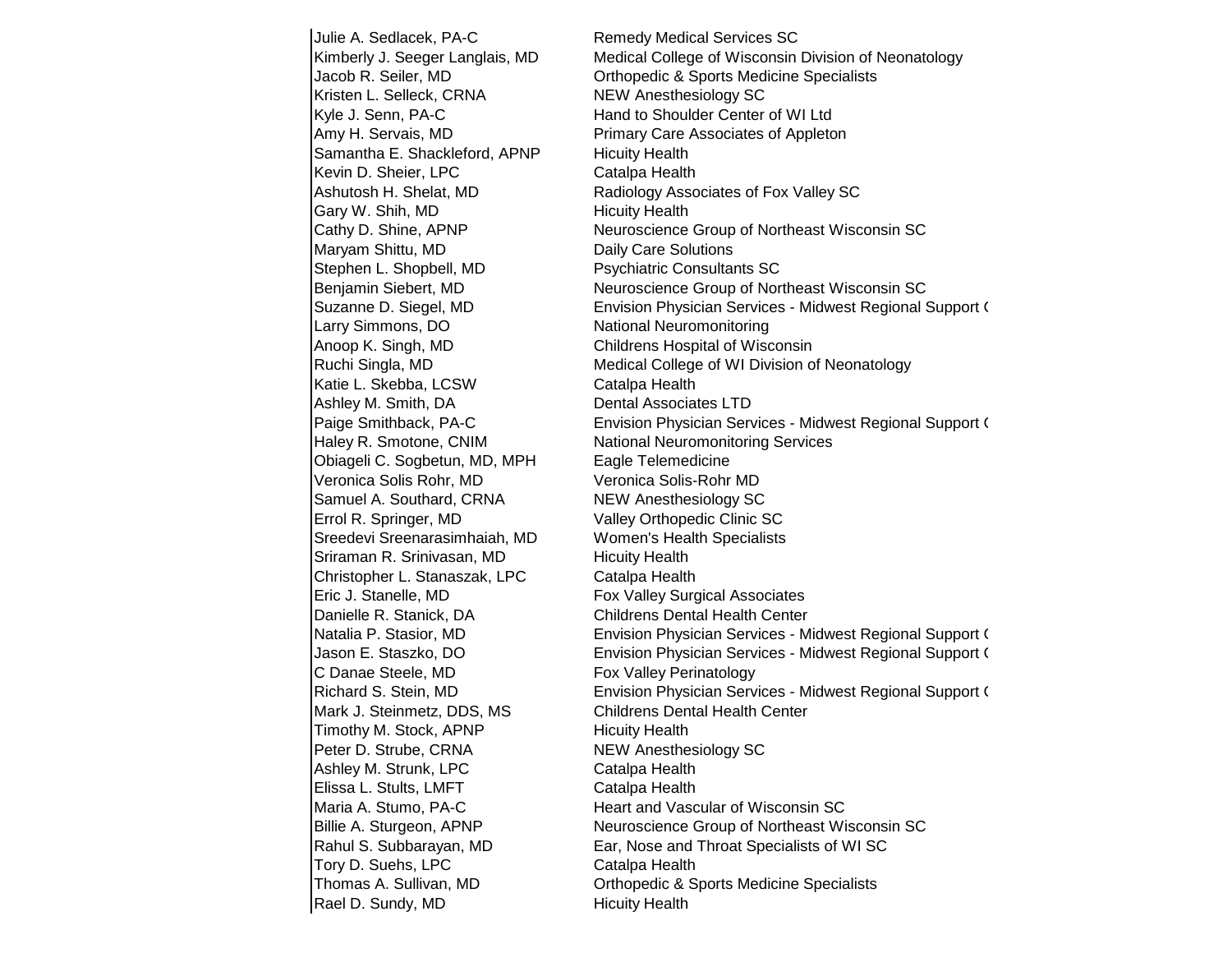Dean M. Sutton, APNP Fox Valley Surgical Associates Anna Szyperek, LPC Catalpa Health Kim A. Tavajian, AGACNP-BC Hicuity Health Matthew J. Terasa, PA-C CompHealth Brian M. Terreau, CCP Specialty Care Inc Denise K. Thao, DA Dental Associates Morgan A. Thiel, DA Dental Haven for Children Shannon M. Thomas, APNP Fox Valley Surgical Associates Ron Tintner, MD SpecialtyCare, Inc. Evelina P. Todd, MD Kaukauna Clinic SC Daren M. Tompkins, MD North Shore Pathologist SC Michael G. Tresp, MD Great Lakes Pathology Alexander S. Tretinyak, MD Fox Valley Surgical Associates Eric M. Uting, DO Mosaic Family Health Michael J. Van Abel, DO Mosaic Family Health Erin R. Vandenlangenberg, PHD Catalpa Health Jennifer Vander Wielen, LPC Catalpa Health Shelby L. VanRossum, MD Mosaic Family Health Francisco Vega-Bermudez, MD National Neuromonitoring Ramesh Venkataraman, MD Hicuity Health Maria G. Vercimak, LPC Catalpa Health, Inc. Laura A. Verhagen, DO Mosaic Family Health Shelly L. Verhasselt, DA Childrens Dental Health Center Pamela E. Verkuilen, APNP NeuroSpine Center of WI SC

Robin R. Suydam, DA Oral & Maxillofacial Surgery Fox Cities Gregory J. Swanson, MD Ear, Nose and Throat Specialists of WI SC Edward J. Szabo, MD Primary Care Associates of Appleton Ltd Thomas M. Tamlyn, MD Heart and Vascular Institute of Wisconsin Ru Jeng Teng, MD **Medical College of Wisconsin Division of Neonatology** Brian D. Thompson, RN Orthopedic & Sports Medicine Specialists Kathleen E. Thomson, RN Critopedic & Sports Medicine Specialists of Green Bay SCR Timothy K. Tougas, DPM NE WI Foot & Ankle Associates SC Michael A. Tressler, MD Orthopedic & Sports Medicine Specialists Leo Treysman, MD **Envision Physician Services - Midwest Regional Support C**enters Act Act Act Envision Physician Services - Midwest Regional Support C Isaac A. Troiano, DO ENVISION PHYSICIAN SERVICES-MWOU Nicholas W. Tseffos Dr, DDS **Cal & Maxillofacial Surgery Fox Cities** Hannah R. Tumilty, MD Mosaic Family Health Fox Valley Family Medicine Resider Julie A. Vajda, PA-C **Envision Physician Services - Midwest Regional Support C** Matthew C. Valente, MD **Envision Physician Services - Midwest Regional Support C** James G. Van Bommel, CRNA Anesthesia Services of the Fox Valley Todd M. Van Ye, MD The Center for Aesthetics and Plastic Surgery Nathan L. Van Zeeland, MD Hand to Shoulder Center of WI Ltd Steven J. Vandenberg, MD Ear Nose & Throat Surgical Assoc SC Laura L. VanderKelen, RN Crihopedic & Sports Medicine Specialists of Green Bay S Breana M. VanDoorn, CRNA Anesthesia Services of the Fox Valley SC Cherian J. Varghese, MD Heart and Vascular Institute of Wisconsin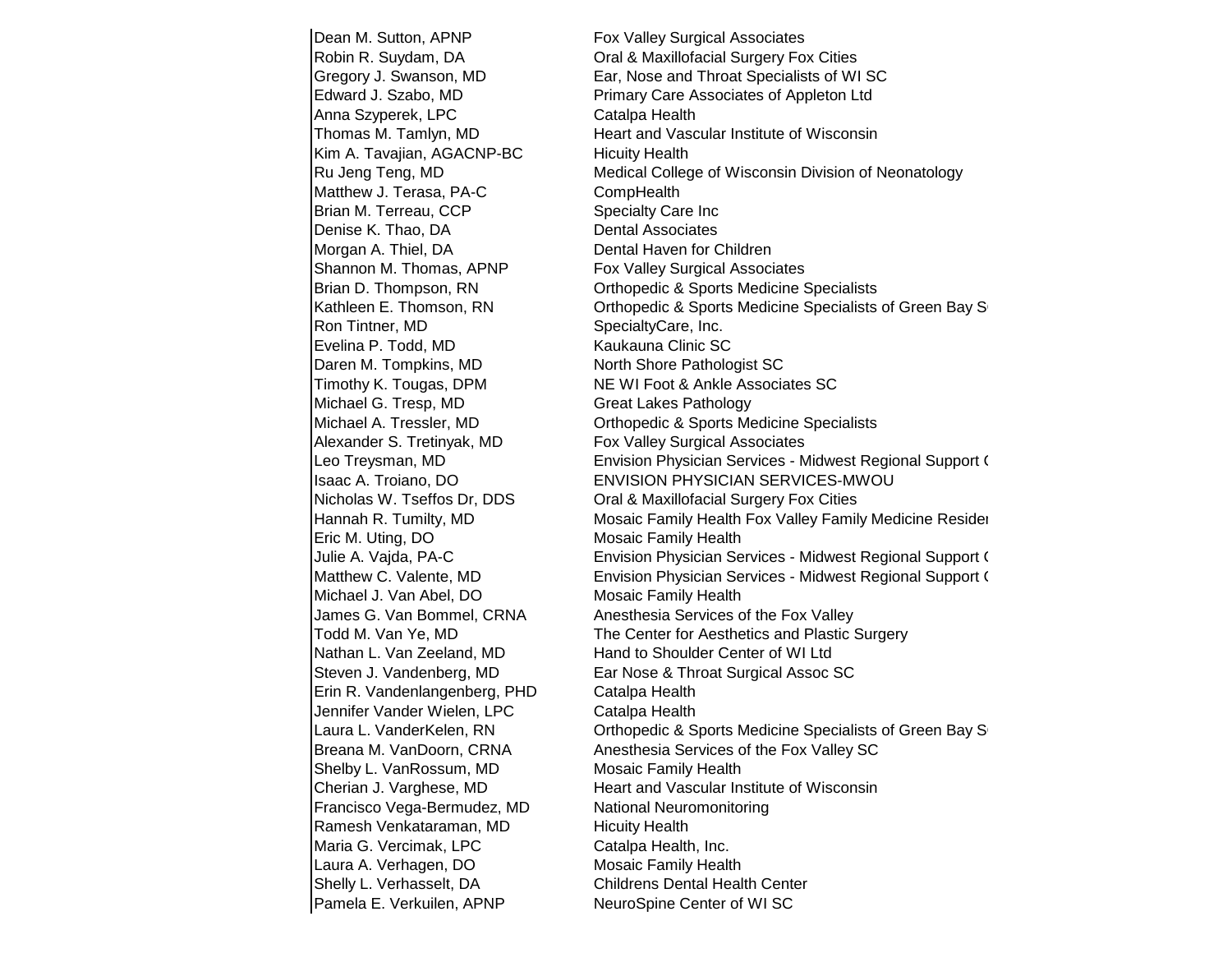Robert E. Vlach Jr., MD Wisconsin Institute of Urology SC Lee M. Vogel, MD Mosaic Family Health Michael P. Vrabec, MD Valley Eye Associates Elizabeth A. Walker, LPC Catalpa Health Chadbourne A. Walters, APNP Valley Orthopedic Clinic Clay C. Watson, MD Eagle Telemedicine Melissa Weis, MD Hicuity Health Corey W. Wesner, DPM Corey W Wesner DPM Katherine K. Westfahl, LPC Catalpa Health Kelsey L. Wettach, CNIM Insight Neural Monitoring Alexandra M. Wetzel, DDS Dental Haven for Childrens Angela M. Weyenberg, DA Childrens Dental Health Center Brett N. Whaley, ACNP-BC Hicuity Health Alexander W. Wilkes, MD Fox Valley Surgical Associates Kim M. Willison, APNP Valley Orthopedic Clinic SC Alexandra M. Winters, DA Apple Creek Oral Surgery Jennifer M. Wirl, DA **Phillip A Baker DDS** Malia R. Woolsey, APNP Hicuity Health Christine A. Wynveen, MD North Shore Pathologists SC Douglas J. Yang, CNIM SpecialtyCare Inc Amy R. Young, ST Kaldas Center Lorena M. Zerwig, AGACNP-BC Hicuity Health Xiaomin Zheng, MD North Shore Pathologists Lynn M. Zibolsky, DA Winnebago Oral Surgery SC Pascha M. Zietlow, DA Dental Associates Jodi L. Zilinski, MD Aurora Cardiovascular Services

Thomas M. Wascher, MD NeuroSpine Center of Wisconsin SC Scott R. Welak, MD Medical College of Wisconsin Division of Neonatology Charles G. Wells, MD Radiology Assoc of the Fox Valley SC Daniel F. Wendelborn, MD Allergy and Asthma Associates SC Michael T. Werner, MD **Primary Care Associates of Appleton** Matthew P. Wheeler, MD Mosaic Family Health Fox Valley Family Medicine Resider Joshua J. White, PA-C Heart and Vascular Institute of Wisconsin Theodore F. Wiesner, MD Envision Physician Services (ASHP) Braden J. Williams, CRNA **Anesthesia Services of the Fox Valley SC** Gehrig Williamson, MD **Primary Care Associates of Appleton** Lisa L. Wilson, APNP **Heart and Vascular Institute of Wisconsin** Mary Woodman, PA-C ENVISION PHYSICIAN SERVICES-MWOU Kathleen R. Wren, CRNA Anesthesia Services of the Fox Valley SC Tzong Jin Wu, MD Medical College of Wisconsin Division of Neonatology Babak Yasmeh, MD Aurora Medical Center Oshkosh POB | Cardiovascular Services of Aurora Medical Center Oshkosh Philip A. Yazbak, MD Neuroscience Group of Northeast Wisconsin SC Benjamin S. Zellner, MD Orthopedic & Sports Medicine Specialists Li Zhou, MD Heart and Vascular Institute of Wisconsin Michelle A. Ziegelbauer, APNP Neuroscience Group of Northeast WI Elise F. Zingsheim, RN Orthopedic & Sports Medicine Specialists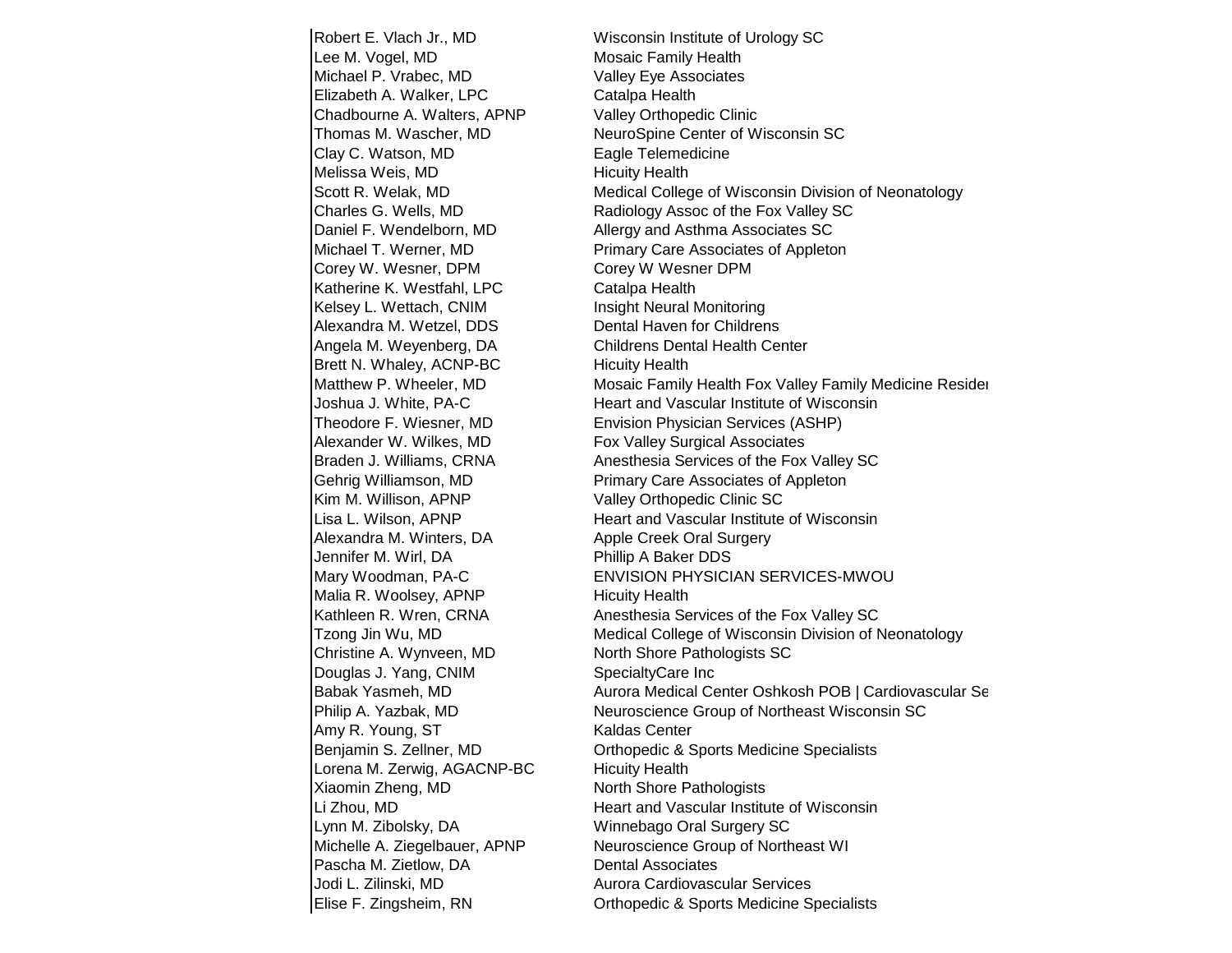Timothy I. Zuck, DDS Oral & Maxillofacial Surgery Fox Cities Heather A. Zwetow, DA **Cal & Maxillofacial Surgery Fox Cities**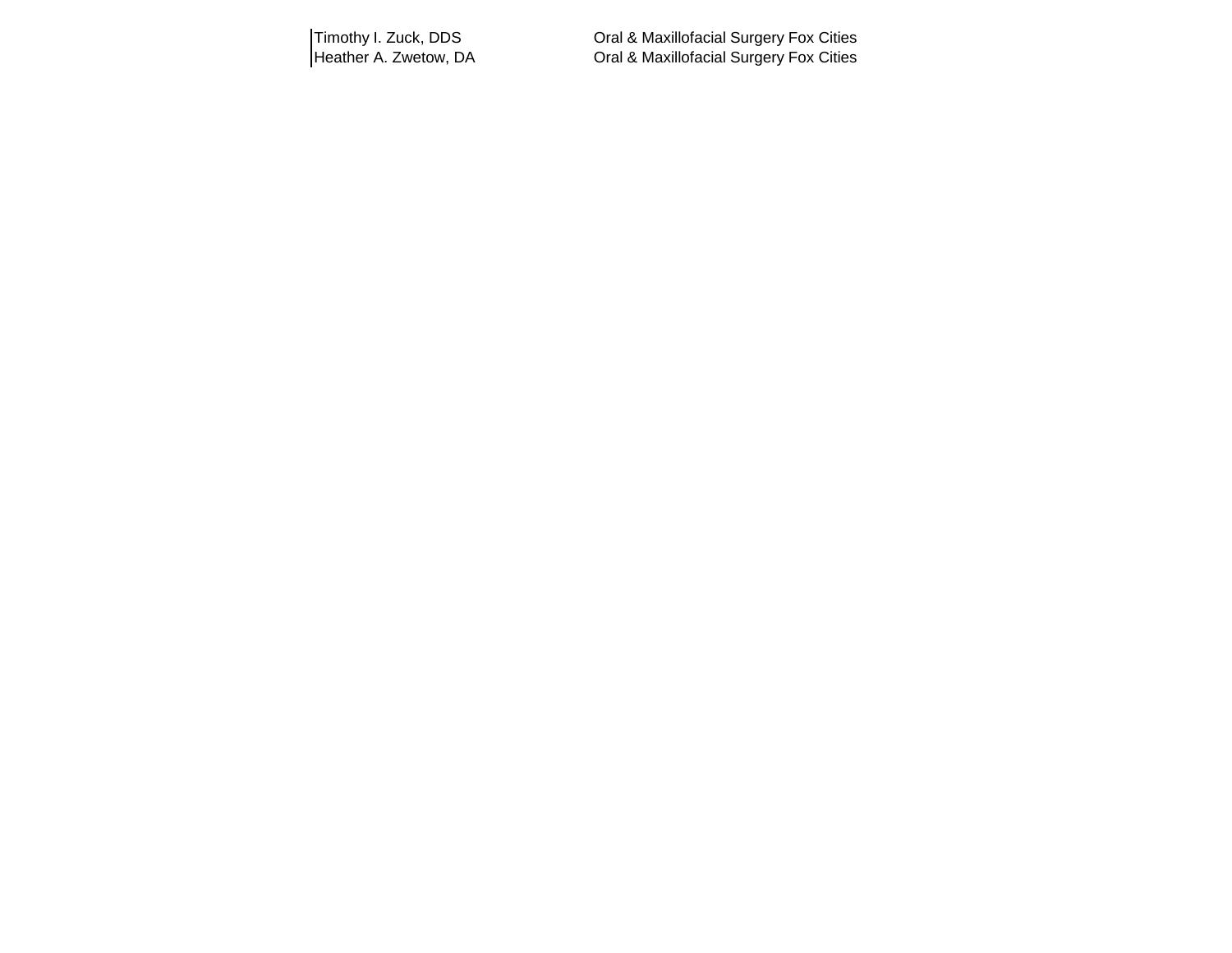saria que se prestan en el centro hospitalario y uier atención que no sea considerada de

**Specialty** Podiatric Medicine

Neonatal-Perinatal Medicine Interventional Cardiology Family Medicine Nephrology Neurology Hospital Medicine Orthopaedic Surgery Physical Medicine and Rehabilitation Clinical Social Work Pathology-Anatomic and Pathology-Clinical Hospital Medicine Gastroenterology Emergency Medicine Anesthesiology Physician Assistant Hospital Medicine Pathology-Anatomic and Pathology-Clinical Urology Cardiothoracic Surgery Neurophysiological Monitoring Family Medicine Orthopaedic Surgery Clinical Social Work Anesthesiology Critical Care Medicine Pediatric Dentistry Surgery Neurology Emergency Medicine Pediatric Hospital Medicine Neonatal-Perinatal Medicine **Surgery** Registered Nurse Surgery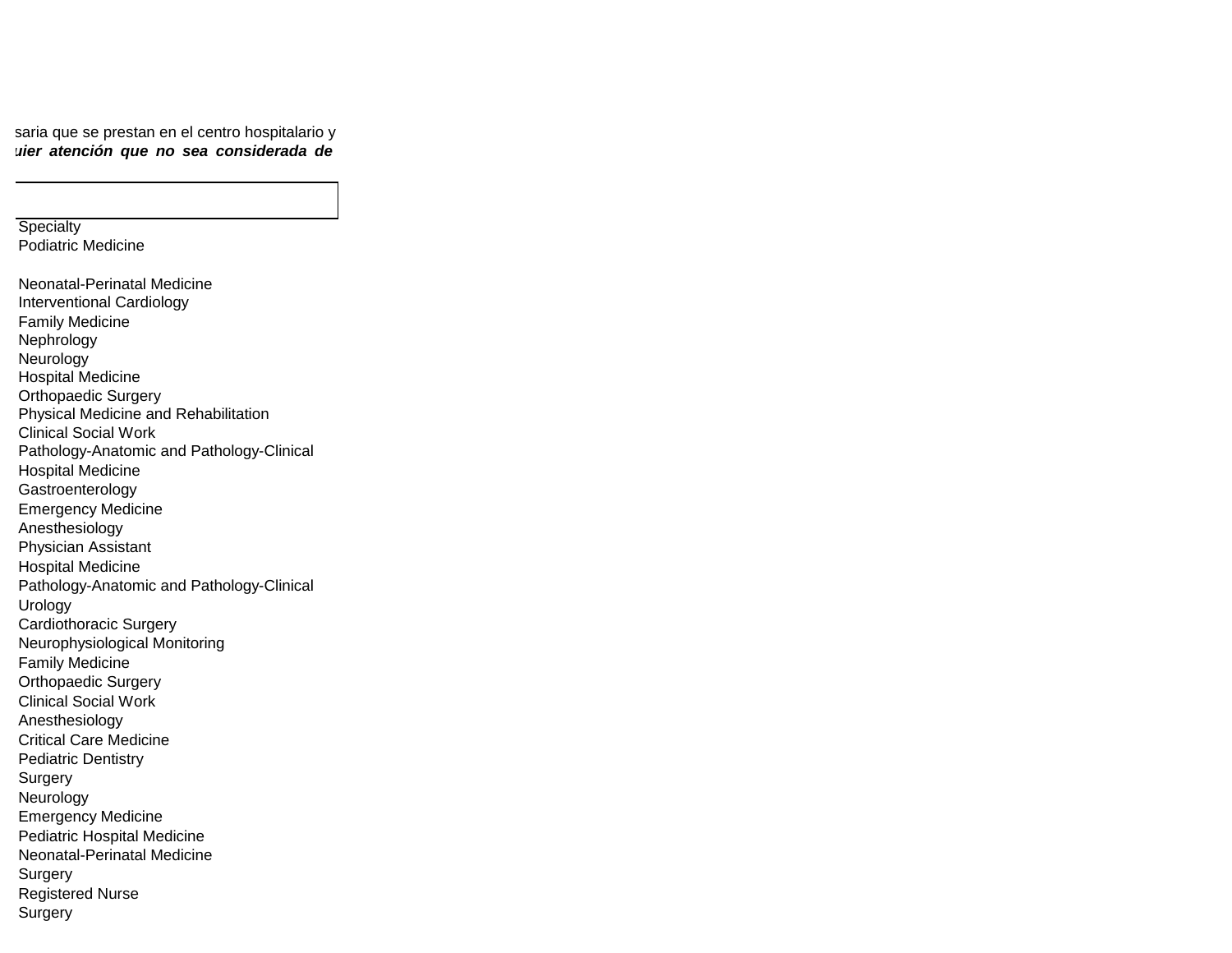Otolaryngology Urology Hospital Medicine Surgery Pathology-Anatomic and Pathology-Clinical Anesthesiology Cardiology Oral and Maxillofacial Surgery Hospital Medicine Neurophysiological Monitoring Surgery **Neurology** Resident **Otolaryngology** Neurological Surgery Pediatric Dentistry Anesthesiology Pathology Assistant Surgery Pediatric Cardiology Critical Care Medicine Orthopaedic Surgery Emergency Medicine Nurse Practitioner Critical Care Medicine Neurological Surgery Emergency Medicine Orthopaedic Surgery Family Medicine Orthopaedic Surgery Dental Assistant Family Medicine Critical Care Medicine Pain Management Plastic Surgery Orthopaedic Surgery Neurological Surgery Critical Care Medicine Nurse Practitioner Dental Assistant Orthopaedic Surgery Nephrology Orthopaedic Surgery Ophthalmology Pediatric Cardiology Neurophysiological Monitoring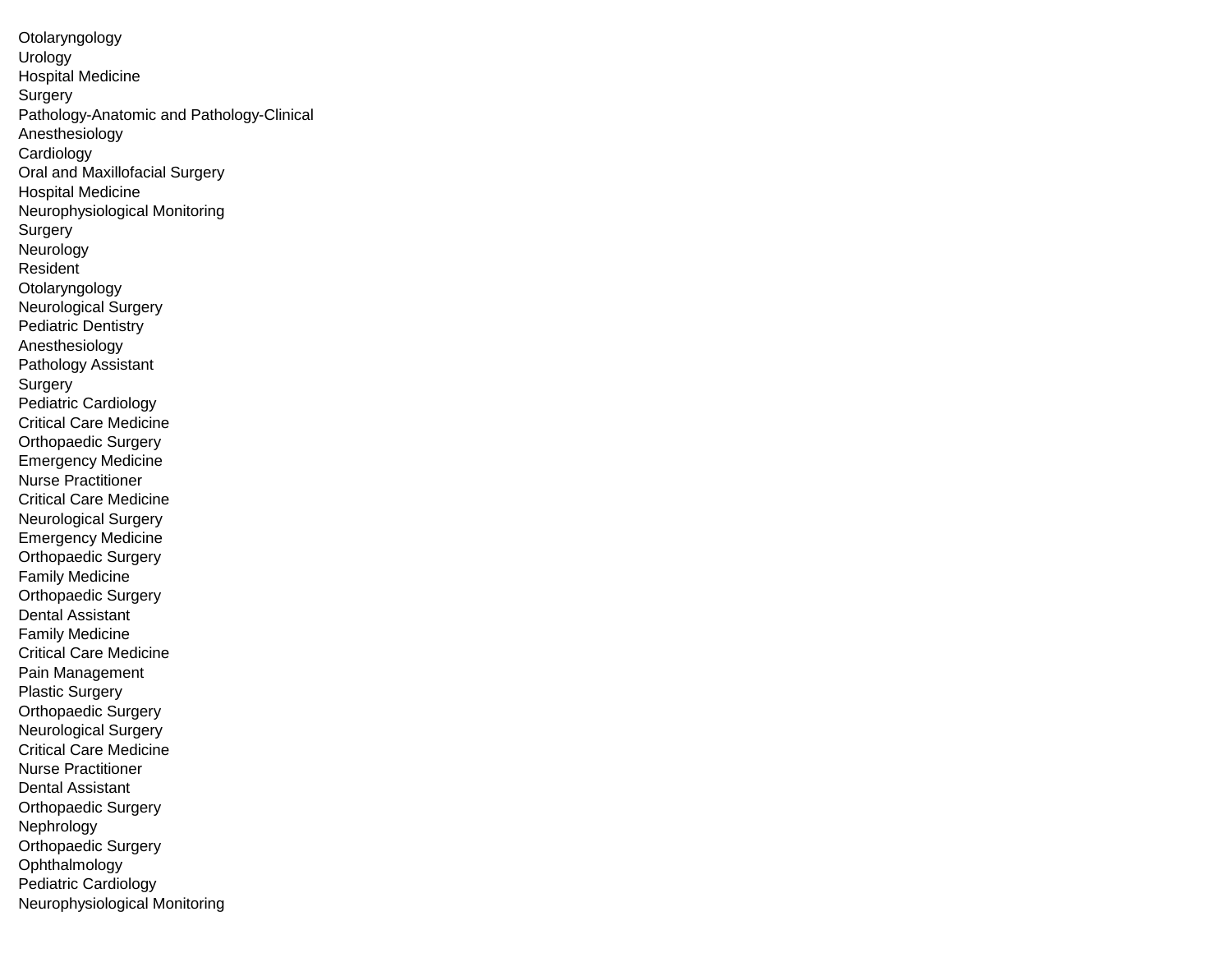General Surgery Surgery Nephrology Otolaryngology Clinical Social Work Nurse Practitioner Surgery of the Hand Neonatal-Perinatal Medicine Pump Perfusion Hospital Medicine Orthopaedic Surgery Family Medicine Neurophysiological Monitoring Critical Care Medicine Cardiology Anesthesiology Surgery Surgery of the Hand Podiatric Medicine Internal Medicine Obstetrics and Gynecology Ophthalmology Neurophysiology Dental Assistant Anesthesiology Interventional Radiology Critical Care Medicine Nephrology Emergency Medicine Family Medicine Pediatric Cardiology Emergency Medicine Surgery of the Hand Family Medicine Critical Care Medicine Emergency Medicine Neurophysiology Anesthesiology Emergency Medicine Radiation Oncology Licensed Counselor Licensed Counselor Critical Care Medicine Plastic Surgery Orthopaedic Surgery Pathology - Clinical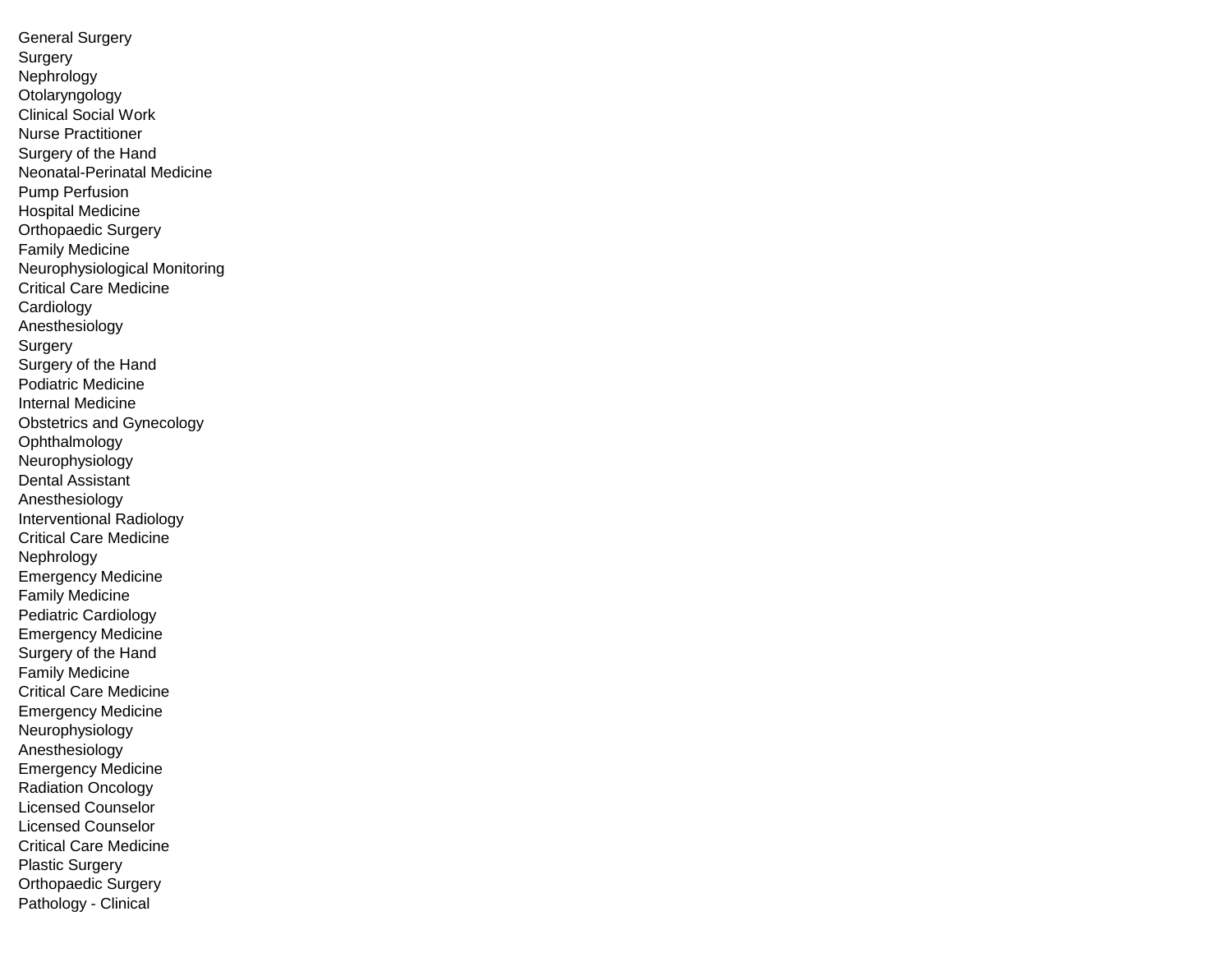Critical Care Medicine Internal Medicine Podiatric Medicine Internal Medicine Registered Nurse Orthopaedic Surgery Clinical Social Work **Cardiology** Surgical First Assistant Nephrology Plastic Surgery Family Medicine Urology Emergency Medicine Pathology - Clinical Surgical First Assistant **Surgery** Child and Adolescent Neurology Gastroenterology Emergency Medicine Orthopaedic Surgery Neonatal-Perinatal Medicine Internal Medicine Nurse Practitioner Anesthesiology Cardiology Orthopaedic Surgery Emergency Medicine Ophthalmology Emergency Medicine Critical Care Medicine Pathology-Anatomic and Pathology-Clinical Family Medicine Family Medicine Gynecology Gastroenterology Anesthesiology Pediatric Cardiology Registered Nurse Critical Care Medicine Emergency Medicine Nurse Practitioner **Nephrology** Orthopaedic Surgery Orthopaedic Surgery Cardiology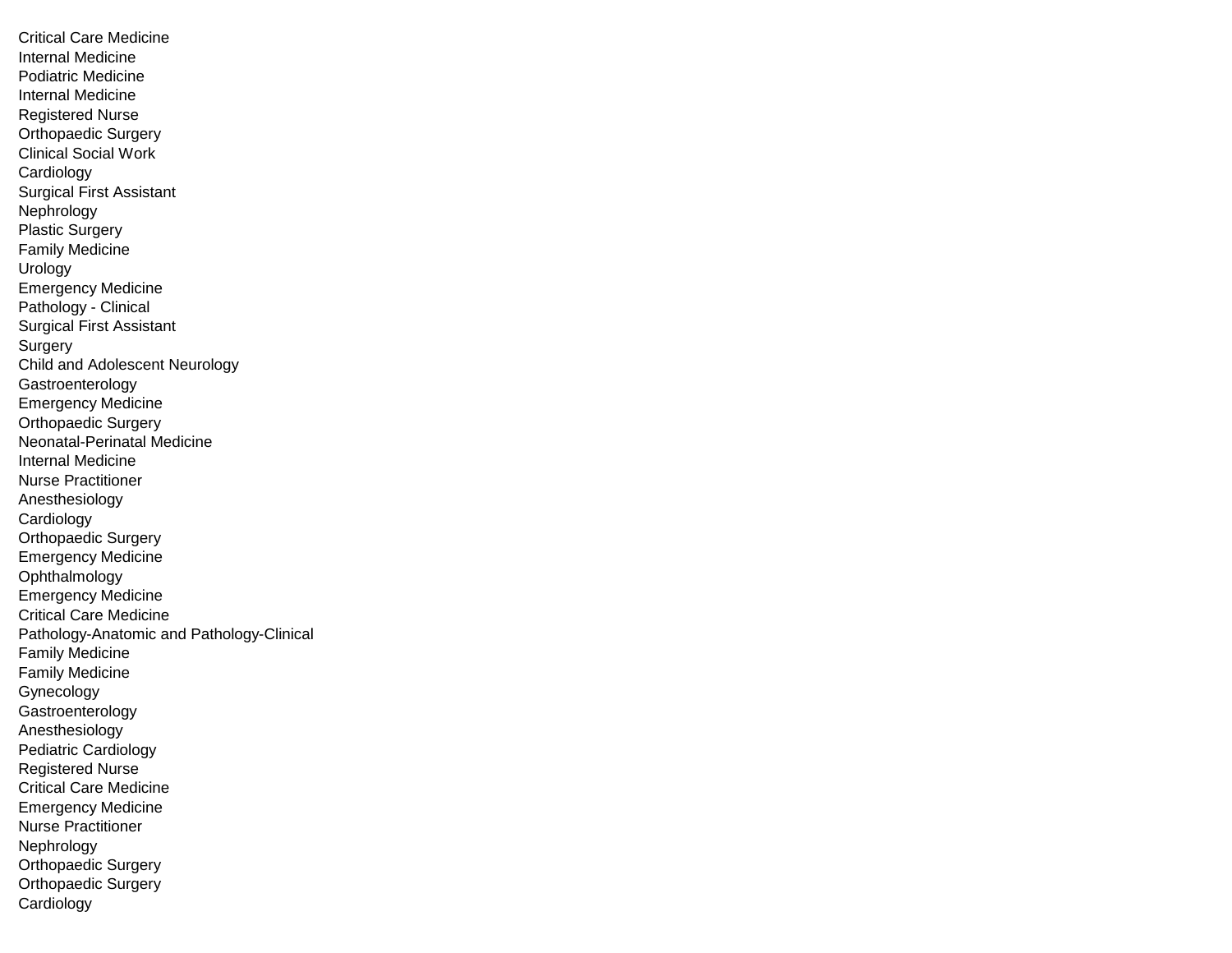**Surgery** Urology Dental Assistant Clinical Social Work Dental Assistant Internal Medicine Family Medicine Pump Perfusion Family Medicine Neurological Surgery Family Medicine Physician Assistant Dental Assistant Anesthesiology Pathology - Clinical Diagnostic Radiology Emergency Medicine Orthopaedic Surgery Marriage and Family Therapy Pediatric Cardiology Neurophysiological Monitoring Surgery of the Hand Pediatric Cardiology Surgery Gastroenterology Anesthesiology Resident Physician Assistant Emergency Medicine Family Medicine Orthopaedic Surgery Orthopaedic Surgery Critical Care Medicine Emergency Medicine Licensed Counselor Anesthesiology Licensed Counselor Interventional Cardiology Hospital Medicine Internal Medicine Pathology-Anatomic and Pathology-Clinical Anesthesiology Clinical Social Work Physical Medicine and Rehabilitation Anesthesiology Emergency Medicine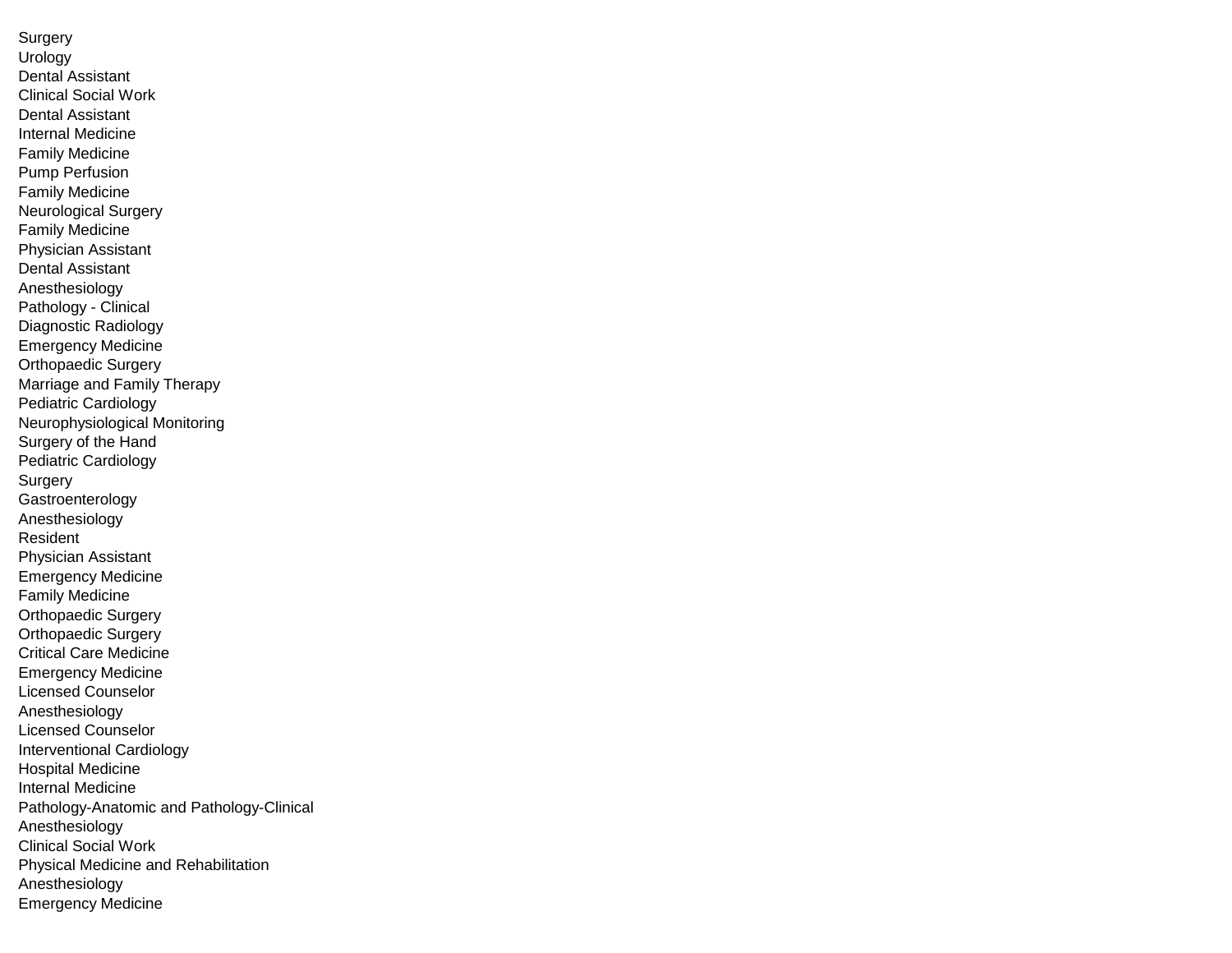Emergency Medicine Emergency Medicine Anesthesiology Neurophysiological Monitoring Anesthesiology Podiatric Medicine Vascular and Interventional Radiology Critical Care Medicine Neurophysiology Neurological Surgery Surgery Family Medicine Orthopaedic Surgery Registered Nurse Orthopaedic Surgery Emergency Medicine **Surgery** Critical Care Medicine Pediatric Dentistry Family Medicine Nephrology **Surgery** Neurology Physician Assistant Neurophysiological Monitoring Orthopaedic Surgery Surgery of the Hand Neonatal-Perinatal Medicine Obstetrics and Gynecology Anesthesiology Radiation Oncology Internal Medicine Registered Nurse Dental Assistant Anesthesiology Diagnostic Radiology Psychiatry Family Medicine Critical Care Medicine Family Medicine Neurology Neurology Emergency Medicine Neonatal-Perinatal Medicine Plastic Surgery Surgery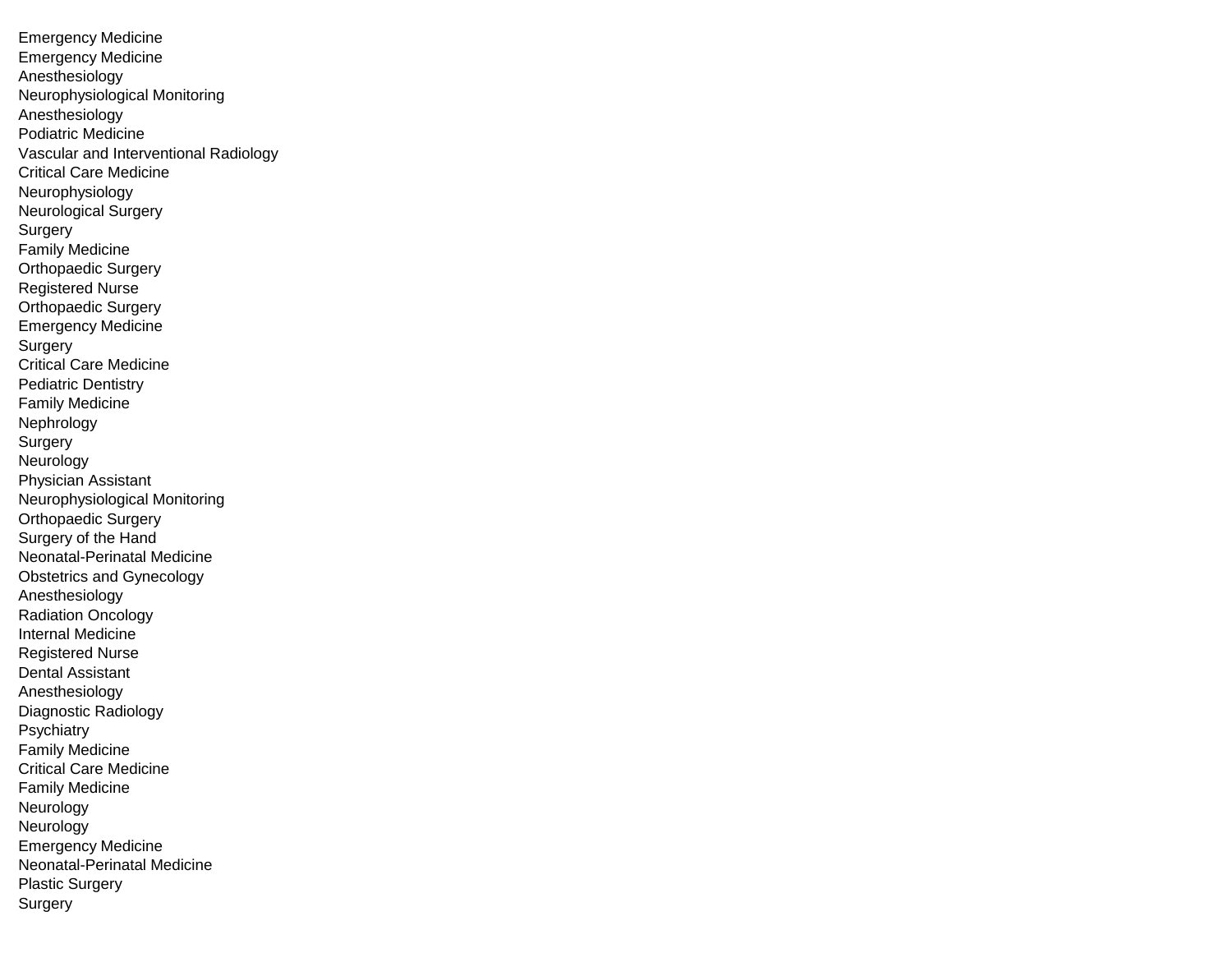Interventional Cardiology Hospital Medicine Pediatric Hospital Medicine Nurse Practitioner Emergency Medicine Anesthesiology Family Medicine Family Medicine Anesthesiology Pain Management Physician Assistant Surgical First Assistant Internal Medicine General Dentistry Critical Care Medicine Obstetrics and Gynecology Emergency Medicine Neurophysiological Monitoring Emergency Medicine Neonatal-Perinatal Medicine Pediatric Hospital Medicine Critical Care Medicine Diagnostic Radiology Licensed Counselor Pump Perfusion Otolaryngology Oral and Maxillofacial Surgery Dental Assistant Obstetrics and Gynecology **Psychiatry** Critical Care Medicine Plastic Surgery Critical Care Medicine Orthopaedic Surgery Critical Care Medicine Anesthesiology Orthopaedic Surgery Anesthesiology Licensed Counselor Neurophysiological Monitoring Orthopaedic Surgery Diagnostic Radiology Urology Obstetrics and Gynecology Nephrology Neurological Surgery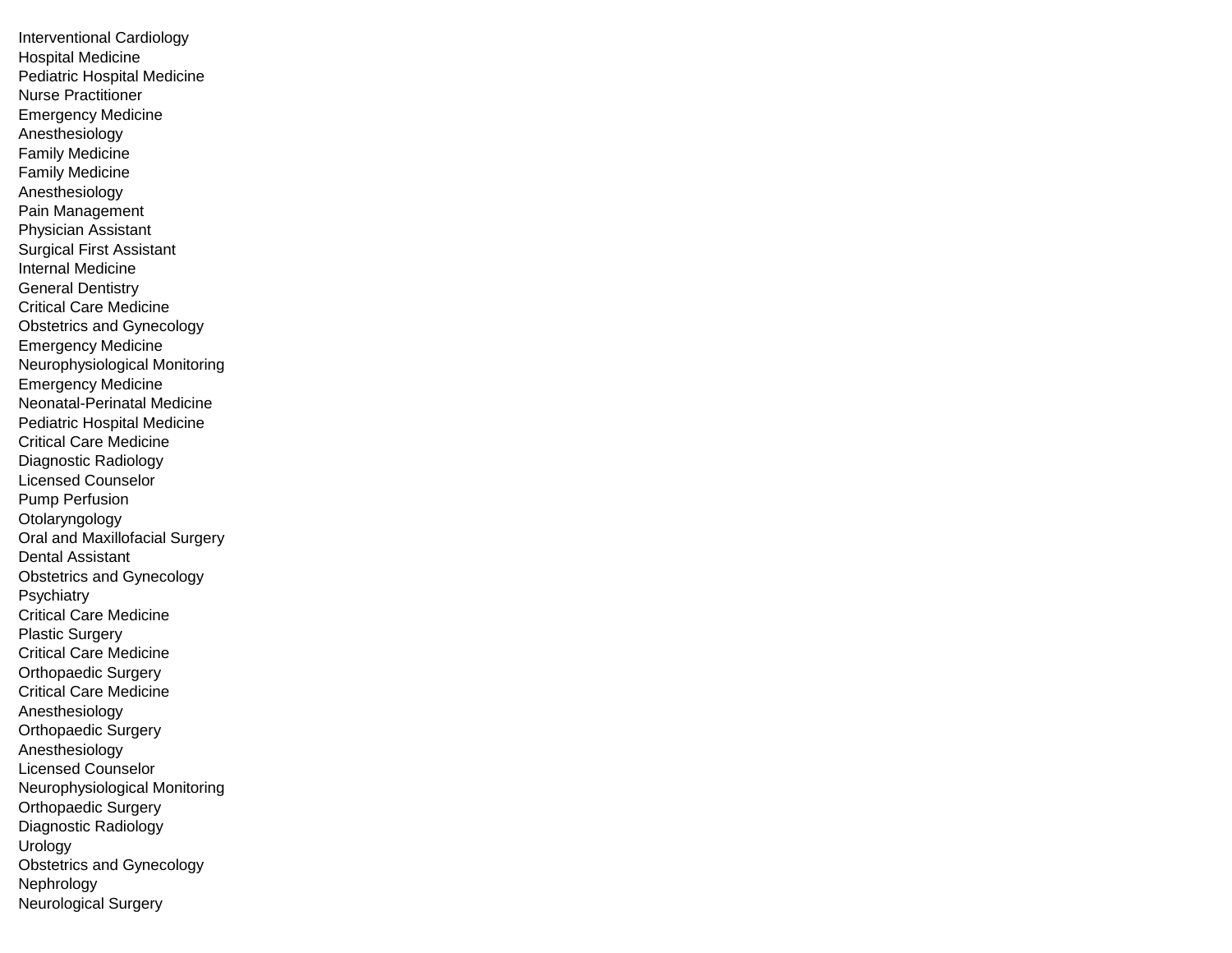Physician Assistant Pediatric Hospital Medicine Urology Oral and Maxillofacial Surgery Diagnostic Radiology Allergy and Immunology Family Medicine Pediatric Cardiology Interventional Radiology Urology Certified Registered Nurse Anesthetist **Surgery** Anesthesiology Family Medicine Registered Nurse Orthopaedic Surgery Nephrology Orthopaedic Surgery Pediatric Hospital Medicine Ophthalmology Family Medicine Emergency Medicine Urology Clinical Social Work Family Medicine Vascular Surgery Neurological Surgery Dental Assistant Orthopaedic Surgery Surgical First Assistant Ophthalmology General Dentistry Certified Registered Nurse Anesthetist Family Medicine Anesthesiology Neonatal-Perinatal Medicine Clinical Social Work Anesthesiology Pathology-Anatomic and Pathology-Clinical Emergency Medicine Anesthesiology Registered Nurse Urology Neurophysiology Orthopaedic Surgery Pathology-Anatomic and Pathology-Clinical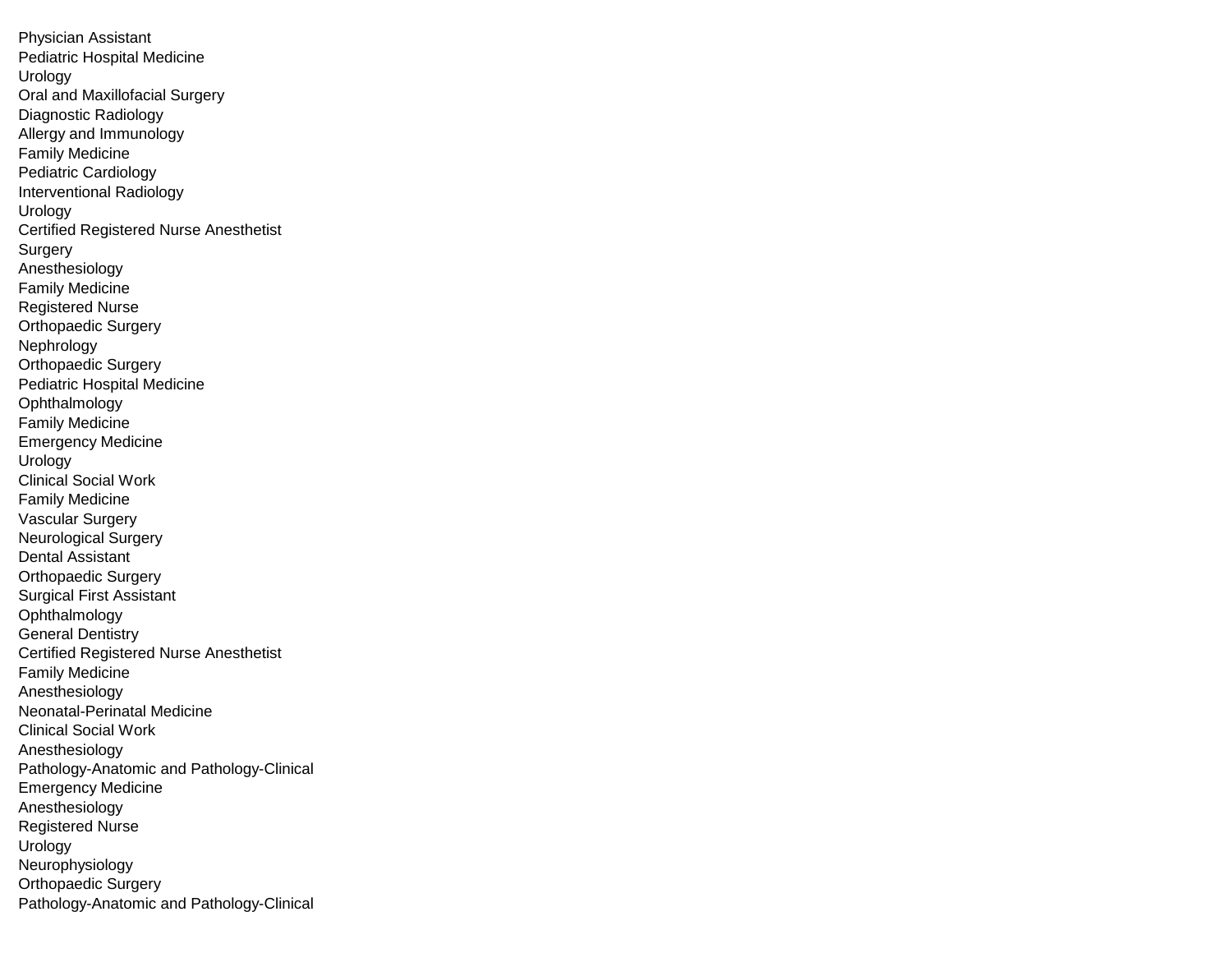Orthopaedic Surgery Registered Nurse Licensed Counselor Orthopaedic Surgery Surgery of the Hand Orthopaedic Surgery Internal Medicine Family Medicine Urology Nephrology Neurology Certified Registered Nurse Anesthetist Dental Assistant Critical Care Medicine Neurological Surgery Cardiology Oral and Maxillofacial Surgery Clinical Cardiac Electrophysiology Neuromuscular Medicine Orthopaedic Surgery Emergency Medicine Oral and Maxillofacial Surgery Obstetrics and Gynecology Pump Perfusion Pathology - Anatomic Licensed Counselor Emergency Medicine Otolaryngology Nephrology Anesthesiology Oral and Maxillofacial Surgery Pathology Assistant Diagnostic Radiology Orthopaedic Surgery Pediatric Hospital Medicine Neurophysiological Monitoring Neurophysiological Monitoring Orthopaedic Surgery Orthopaedic Surgery Surgical Tech Emergency Medicine Family Medicine Ophthalmology Orthopaedic Surgery Cardiothoracic Surgery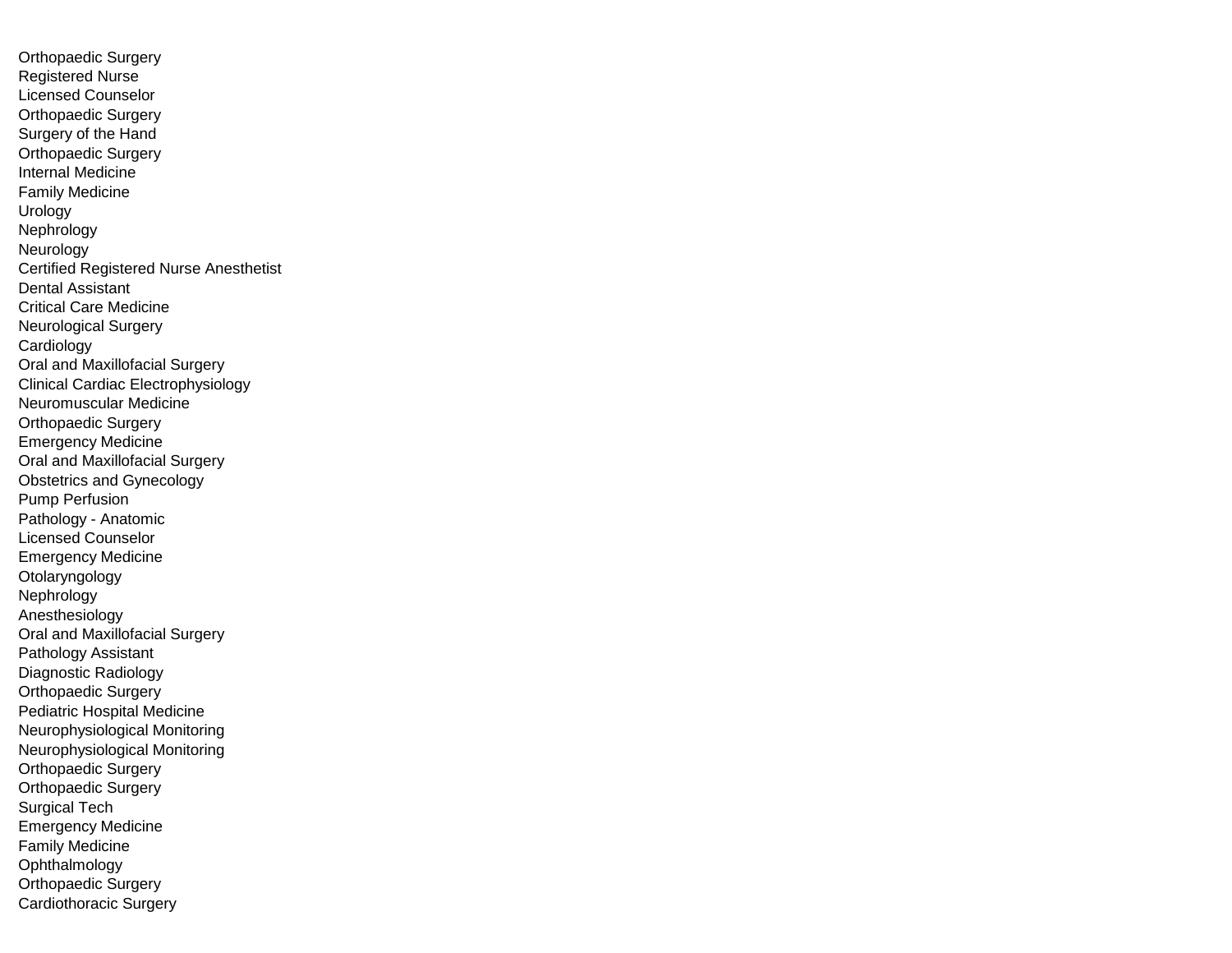Critical Care Medicine Neurophysiological Monitoring Orthopaedic Surgery Orthopaedic Surgery Radiation Oncology Orthopaedic Surgery Surgery Urology Orthopaedic Surgery Licensed Counselor Surgery Nurse Practitioner Critical Care Medicine Neurological Surgery Emergency Medicine Marriage and Family Therapy **Psychiatry** Obstetrics and Gynecology Orthopaedic Surgery Neurology Emergency Medicine Neonatal-Perinatal Medicine Podiatric Medicine Nurse Practitioner Anesthesiology Anesthesiology Physician Assistant Neonatal-Perinatal Medicine Emergency Medicine Critical Care Medicine Licensed Counselor Registered Nurse Family Medicine Emergency Medicine Pathology-Anatomic and Pathology-Clinical Critical Care Medicine Psychology Family Medicine Radiation Oncology Nephrology Registered Nurse Marriage and Family Therapy Surgery of the Hand Neurophysiological Monitoring Clinical Social Work Dental Assistant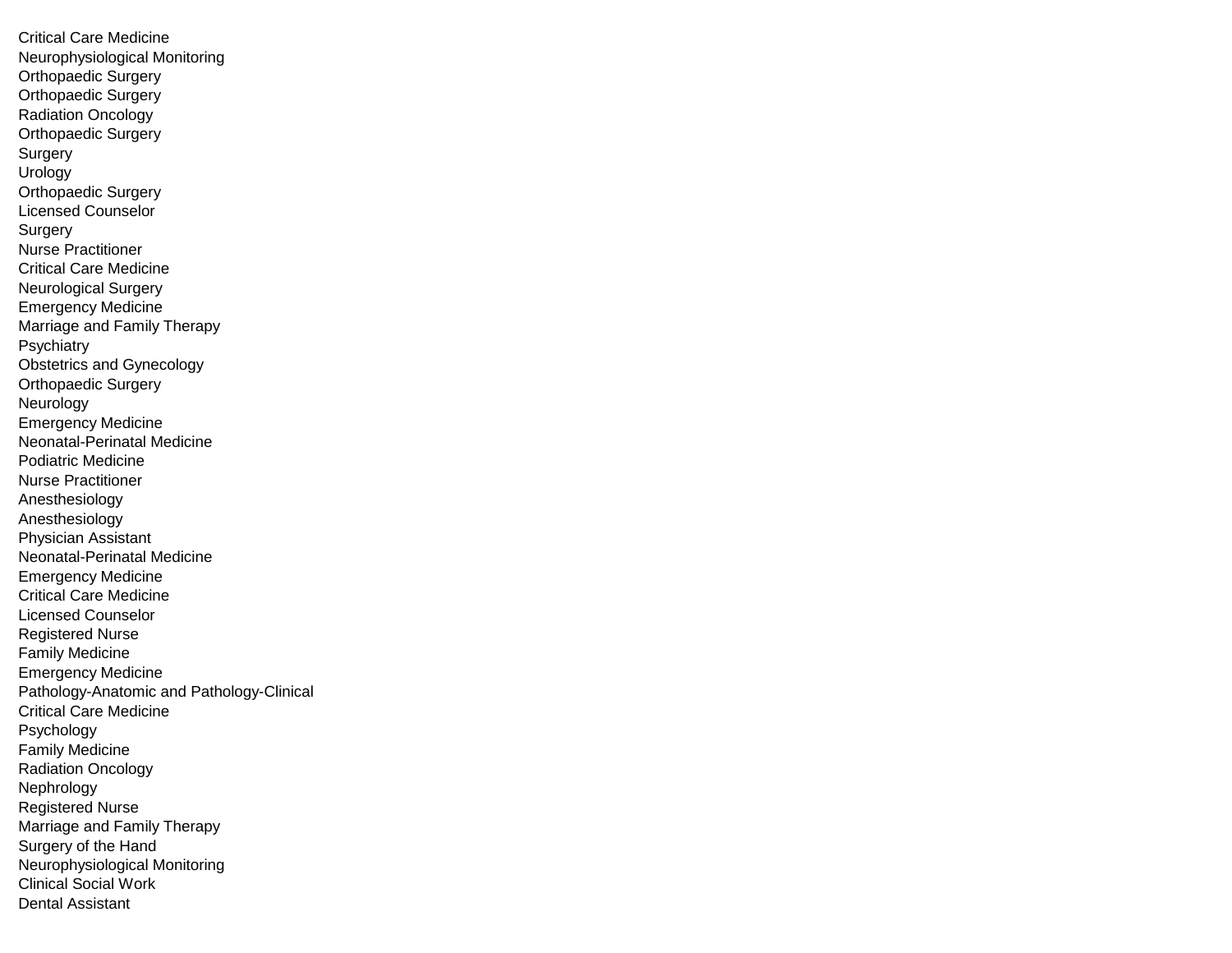Obstetrics and Gynecology Ophthalmology Neurology Emergency Medicine Dental Assistant Family Medicine Licensed Counselor Nephrology Pathology Assistant Neuroradiology Family Medicine Pathology Assistant Obstetrics and Gynecology Emergency Medicine Emergency Medicine Orthopaedic Surgery Certified Registered Nurse Anesthetist **Ophthalmology** Obstetrics and Gynecology Marriage and Family Therapy Otolaryngology Dental Assistant Neurophysiological Monitoring Neurology Infectious Disease **Cardiology** Nephrology Family Medicine Endocrinology, Diabetes and Metabolism Licensed Counselor **Psychiatry** Critical Care Medicine Emergency Medicine Obstetrics and Gynecology Ophthalmology Surgery Diagnostic Radiology Emergency Medicine Cardiothoracic Surgery Emergency Medicine Podiatric Medicine Surgery of the Hand Critical Care Medicine Emergency Medicine Pediatric Hospital Medicine Family Medicine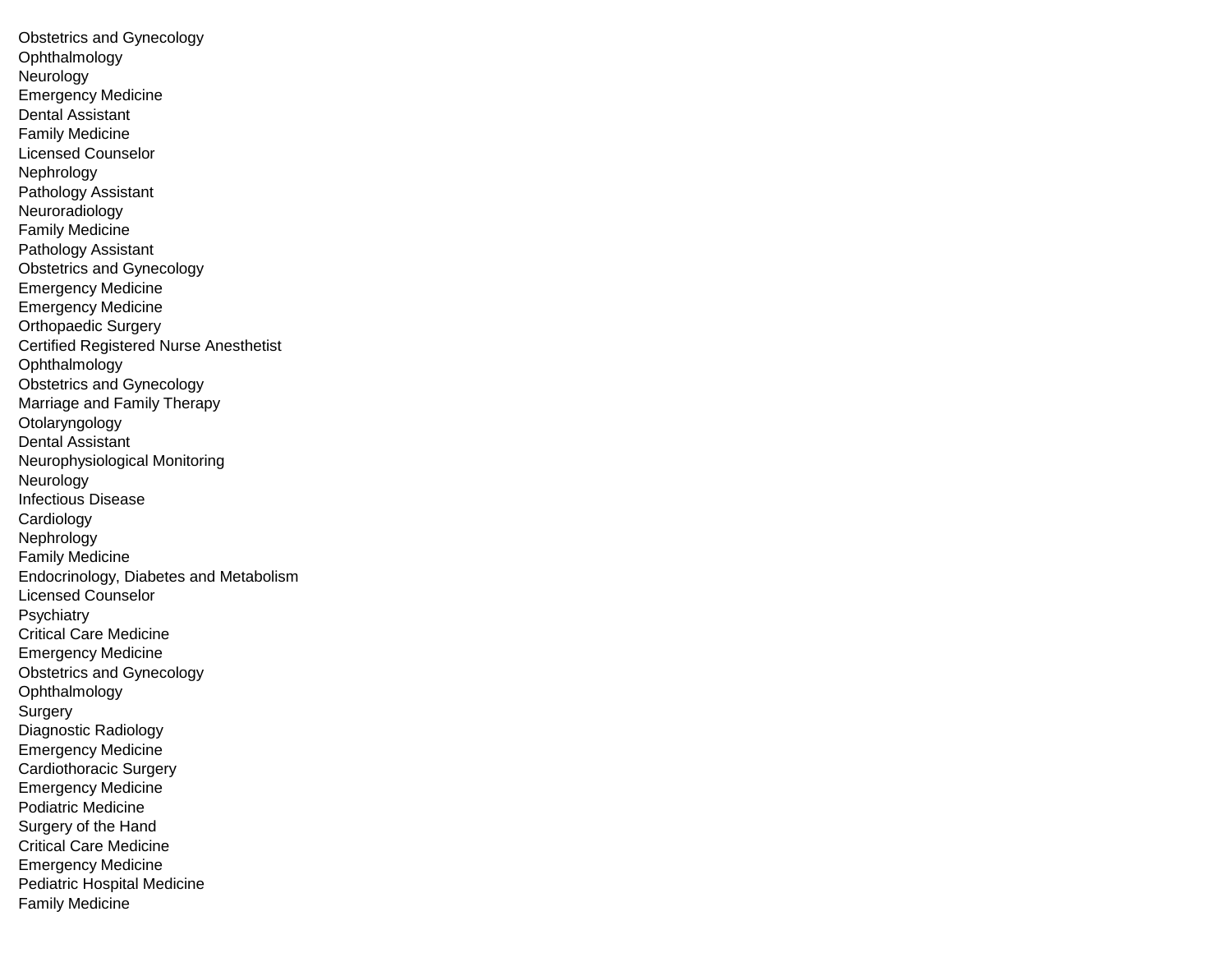Pump Perfusion Oral and Maxillofacial Surgery Family Medicine Internal Medicine Family Medicine Internal Medicine Orthopaedic Surgery Family Medicine Emergency Medicine Family Medicine Pump Perfusion Radiation Oncology Family Medicine Anesthesiology Diagnostic Radiology **Cardiology** Radiation Oncology Neurophysiological Monitoring Neurological Surgery Child and Adolescent Psychiatry Pathology-Anatomic and Pathology-Clinical Family Medicine Child and Adolescent Psychiatry Family Medicine Oral and Maxillofacial Surgery Neonatal-Perinatal Medicine Emergency Medicine Critical Care Medicine Critical Care Medicine Ophthalmology Urology Emergency Medicine Pediatric Cardiology Surgery Otolaryngology Neurology Orthopaedic Surgery Orthopaedic Surgery Podiatric Medicine Obstetrics and Gynecology Dental Assistant Licensed Counselor Family Medicine Family Medicine Psychology Surgery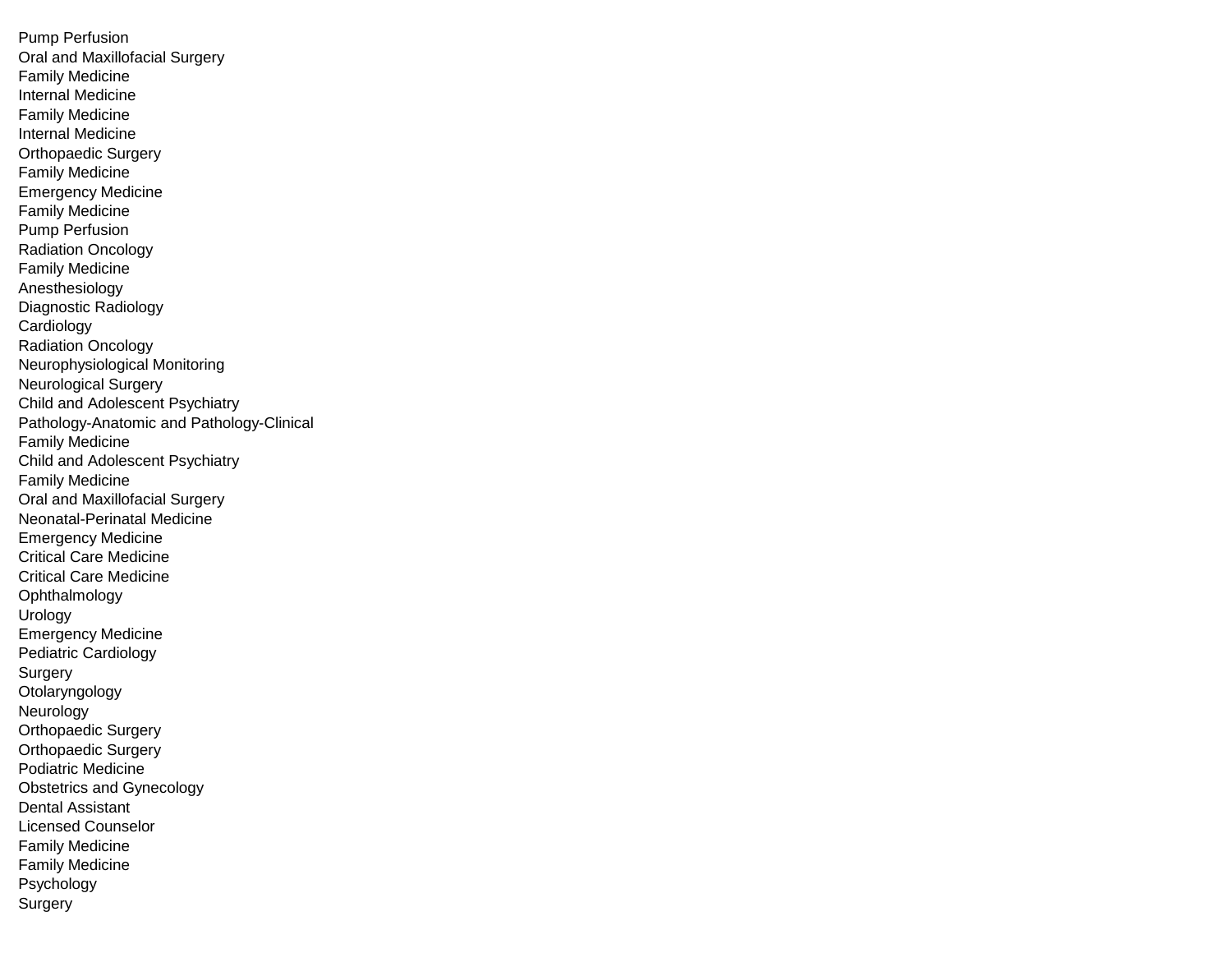Emergency Medicine Neonatal-Perinatal Medicine Orthopaedic Surgery Anesthesiology Orthopaedic Surgery Family Medicine Critical Care Medicine Licensed Counselor Diagnostic Radiology Critical Care Medicine Neurology Internal Medicine **Psychiatry** Physical Medicine and Rehabilitation Emergency Medicine Neurology Pediatric Cardiology Neonatal-Perinatal Medicine Clinical Social Work Dental Assistant Physician Assistant Neurophysiological Monitoring Infectious Disease Family Medicine Anesthesiology Orthopaedic Surgery Obstetrics and Gynecology Critical Care Medicine Licensed Counselor **Surgery** Dental Assistant Emergency Medicine Emergency Medicine Maternal and Fetal Medicine Emergency Medicine Pediatric Dentistry Critical Care Medicine Certified Registered Nurse Anesthetist Licensed Counselor Marriage and Family Therapy Cardiology Neurological Surgery Otolaryngology Licensed Counselor Orthopaedic Surgery Critical Care Medicine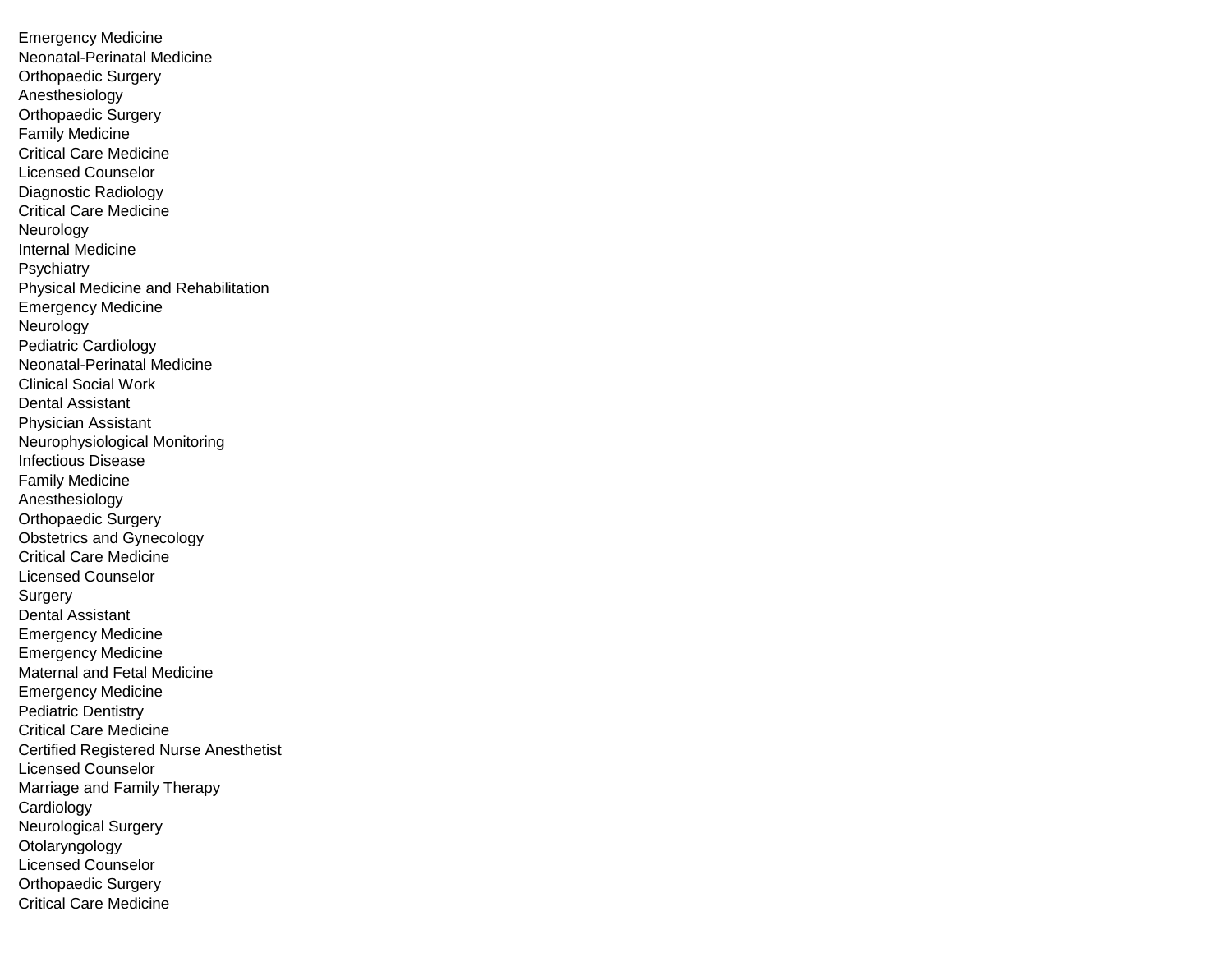**Surgery** Dental Assistant Otolaryngology Family Medicine Licensed Counselor Interventional Cardiology Critical Care Medicine Neonatal-Perinatal Medicine Cardiothoracic Surgery Pump Perfusion General Dentistry Dental Assistant General Surgery Orthopaedic Surgery Orthopaedic Surgery Neurology Family Medicine Pathology - Clinical Podiatric Medicine Pathology - Clinical Orthopaedic Surgery **Surgery** Emergency Medicine Emergency Medicine Oral and Maxillofacial Surgery Family Medicine Family Medicine Emergency Medicine Emergency Medicine Family Medicine Anesthesiology Plastic Surgery Orthopaedic Surgery **Otolaryngology** Psychology Licensed Counselor Orthopaedic Surgery Anesthesiology Family Medicine **Cardiology** Neurology Critical Care Medicine Licensed Counselor Family Medicine Dental Assistant Orthopaedic Surgery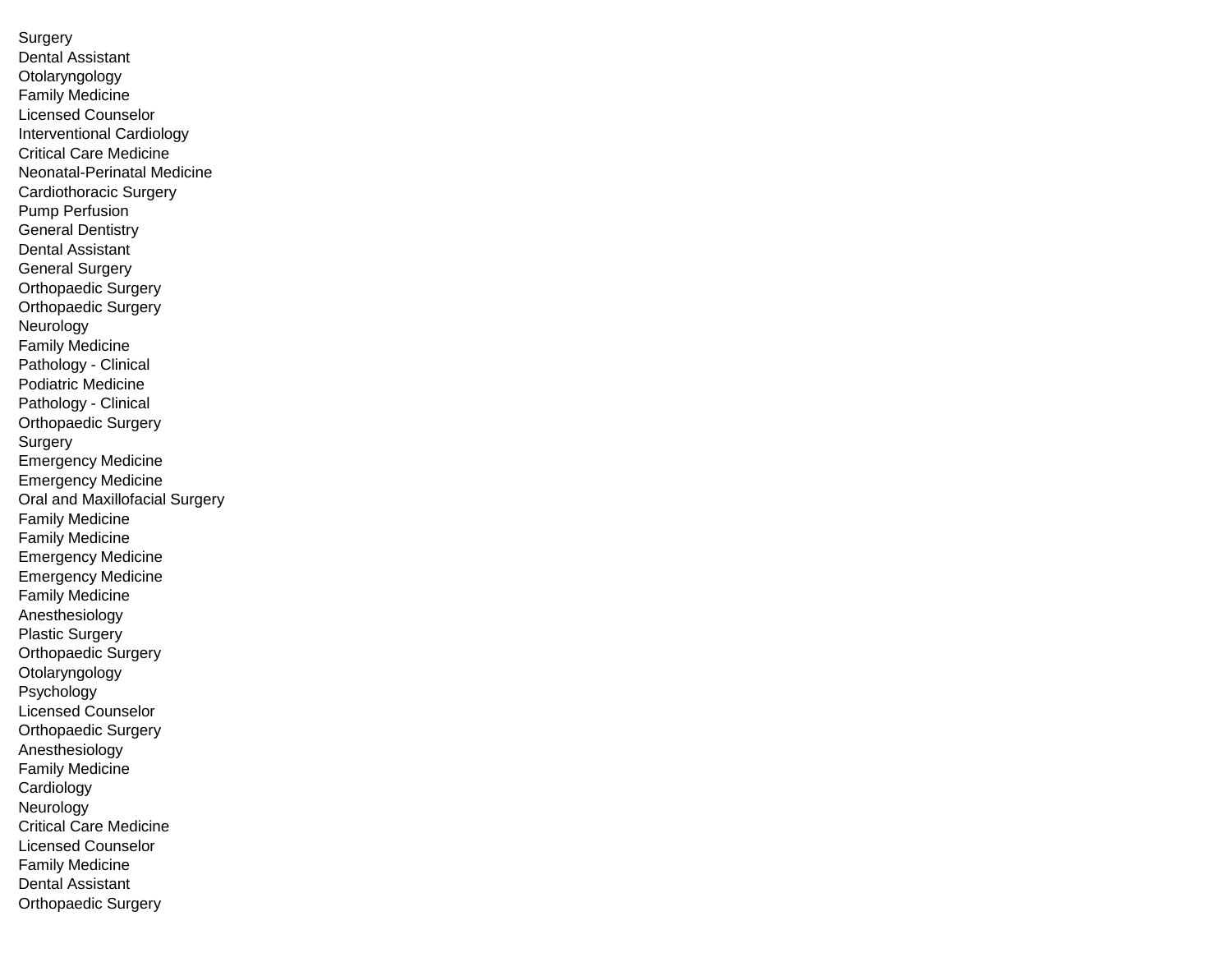Urology Family Medicine Ophthalmology Licensed Counselor Nurse Practitioner Neurological Surgery Infectious Disease Critical Care Medicine Neonatal-Perinatal Medicine Diagnostic Radiology Allergy and Immunology Family Medicine Podiatric Medicine Behavioral Health Neurophysiological Monitoring General Dentistry Dental Assistant Critical Care Medicine Family Medicine Cardiology Emergency Medicine **Surgery** Anesthesiology Family Medicine Orthopaedic Surgery Clinical Cardiac Electrophysiology General Dentistry Pediatric Dentistry Physician Assistant Critical Care Medicine Anesthesiology Neonatal-Perinatal Medicine Pathology - Clinical Neurophysiological Monitoring Cardiology Neurological Surgery Obstetrics and Gynecology Orthopaedic Surgery Critical Care Medicine Pathology-Anatomic and Pathology-Clinical Clinical Cardiac Electrophysiology Dental Assistant Neurological Surgery General Dentistry Clinical Cardiac Electrophysiology Orthopaedic Surgery